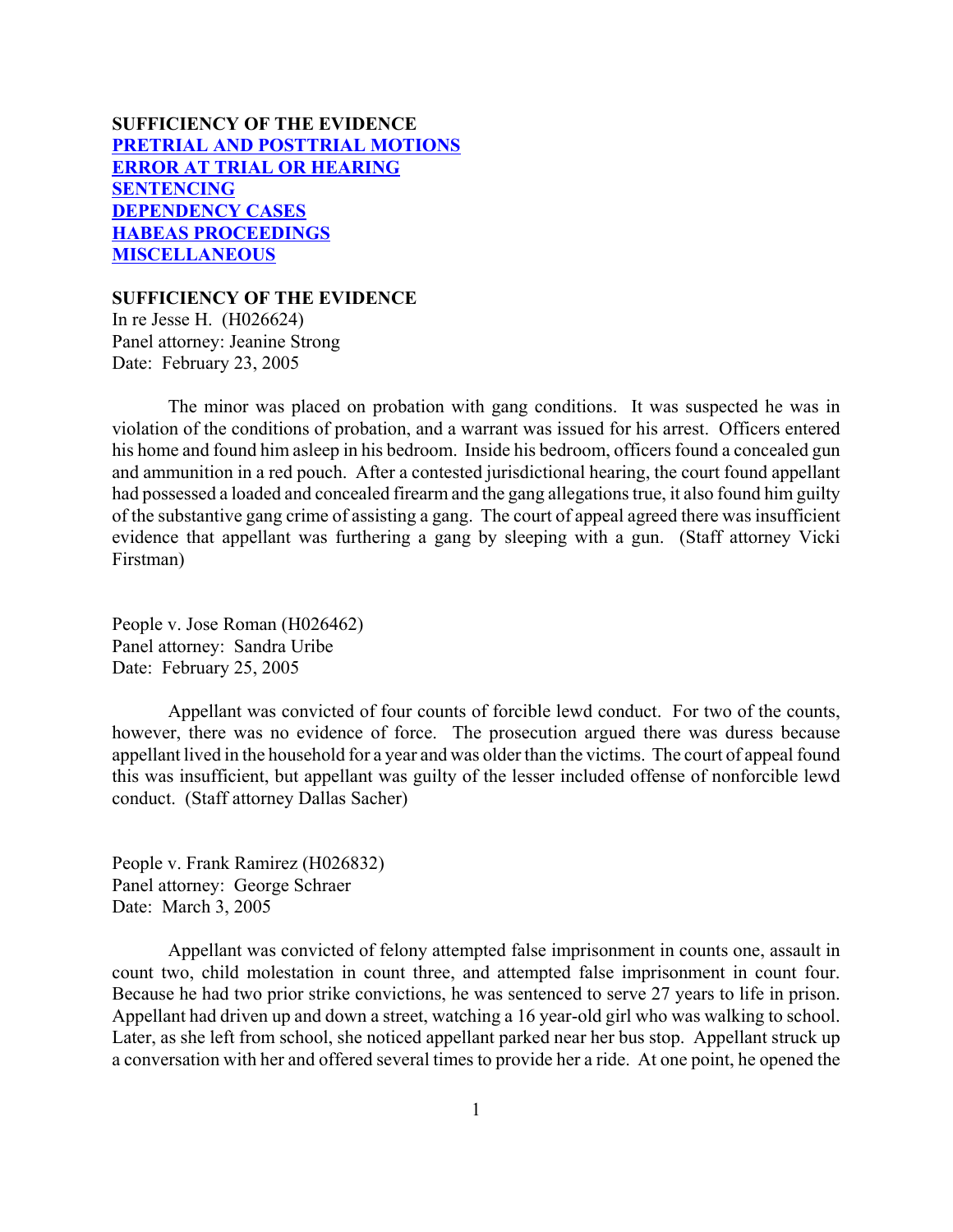<span id="page-1-0"></span>car door and put his hand on her arm, offering her a seat in the car, but she refused. Eventually, a witness intervened a showed a flyer indicating that appellant was a sex offender. The court of appeal found there was sufficient evidence for the felony, but it held there was insufficient evidence for an assault. It also reversed the conviction for molestation, which requires a sexual motive, because the court also instructed the jury that motive is not an element to an offense. (Staff attorney Dallas Sacher)

People v. Darian Powell (H026934) Panel attorney: Robert Derham Date: April 25, 2005

Appellant represented himself at trial and was found not guilty of all felonies except for making criminal threats. Appellant and his wife were arguing. They have had arguments before but no actual domestic violence. During their arguments, they commonly called each other names and made idle threats. In this occasion, appellant said he would kill the man he accused of having an affair with her. The court of appeal agreed there was insufficient evidence he intended his remark to be taken as a threat or that she was in sustained fear. (Staff attorney Michael Kresser)

People v. Antonio Borquez (H027314) Panel attorney: Rachel Lederman Date: July 1, 2005

Appellant was observed by store security taking some property, and leaving the store without paying for it. As he prepared to mount his bicycle, store security confronted him. He dropped the merchandise, threw the bicycle at the security guards, and ran. A jury convicted him of robbery. The court of appeal held there was insufficient evidence of a robbery because he abandoned the property before inflicting force or fear on the store security. (Staff attorney Paul Couenhoven)

## **PRETRIAL AND POSTTRIAL MOTIONS**

People v. Rodney Che Williams (H027403) Panel attorney: Jeffrey Schafer Date: May 15, 2005

Appellant was held to answer for crimes in resisting arrest. He filed a motion to dismiss the information pursuant to Penal Code section 995 on the ground that the officers were not lawfully arresting him under the Fourth Amendment. The motion was denied, but the court promised he could appeal the denial of the motion if he pled. He pled. However, the denial of a section 995 motion cannot be raised on appeal even with a certificate of probable cause. The court of appeal reversed due to the illusory promise. (Staff attorney Jonathan Grossman)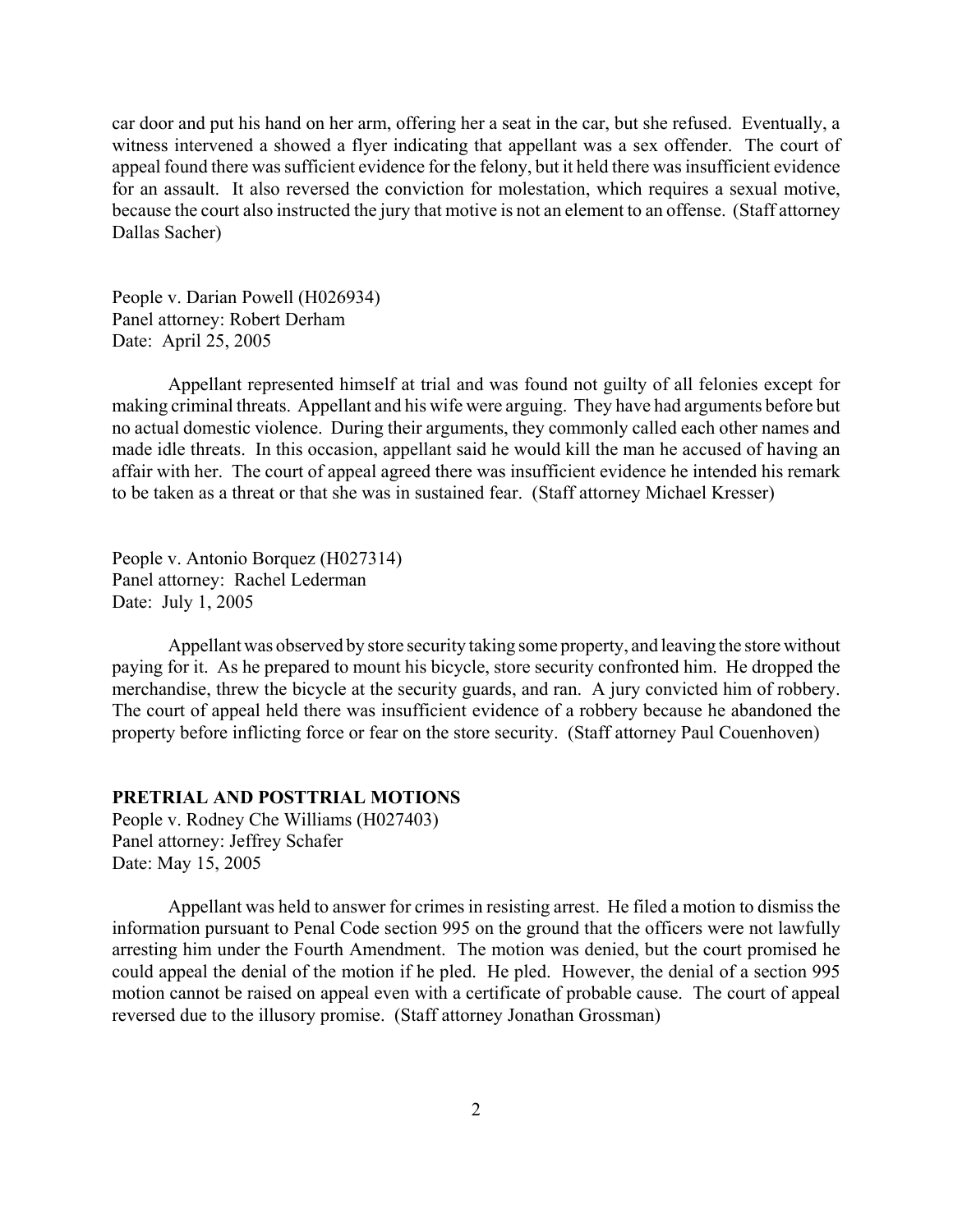<span id="page-2-0"></span>People v. Tyrone Owens (H027124) Panel attorney: Joan Isserlis Date: June 15, 2005

After losing a jury trial, appellant moved to represent himself at sentencing for purposes of bringing a new trial motion. The trial court ordered a psychological evaluation. The evaluators said he was competent but paranoid and thus prone to defense himself in a manner that could not be successful. The trial court denied the motion for self-representation. The court of appeal agreed the trial court used the wrong standard, but remanded the matter for the court to reconsider the motion. (Staff attorney Lori Quick)

People v. Jure Dragos (H027410) Panel attorney: David Martin Date: July 14, 2005

Appellant pled to a series of crimes after trial counsel advised him the offer was for a no more than 90 years in prison. In fact, the offer was for no less than 90 years to life in prison. He moved to withdraw his plea in the trial court. The court found he was misadvised, but there was no prejudice because he was likely to lose the trial. The court of appeal reversed. Prejudice is established if it were reasonably likely appellant would not have pled if he were properly advised. Because this was established, he was entitled to withdraw his plea. (Staff attorney Dallas Sacher)

### **ERROR AT TRIAL OR HEARING**

People v. James Jernigan (H026655) Panel attorney: Jean Matulis Date: January 26, 2005

Appellant was charged with failing to register. He represented himself and contended that there was a conspiracy by law enforcement agencies to violate parole which led him to flee the state. The prosecution successfully moved in limine to exclude the evidence. The court told him that the evidence was inadmissible though appellant could say a little about it only if there were a court trial. Appellant then waived his right to a jury. The court found him guilty. The court of appeal reversed, agreeing that the waiver of the right to jury was coerced based on a false promise that there would be a benefit to having a court trial. (Staff attorney Bill Robinson)

People v. Gregory Wilks (H026559) Panel attorney: Eileen Kotler Date: February 2, 2005

A jury convicted appellant of commercial burglary. With two prior strikes, he was sentenced to serve life in prison. The evidence in the case was that appellant was employed by a temporary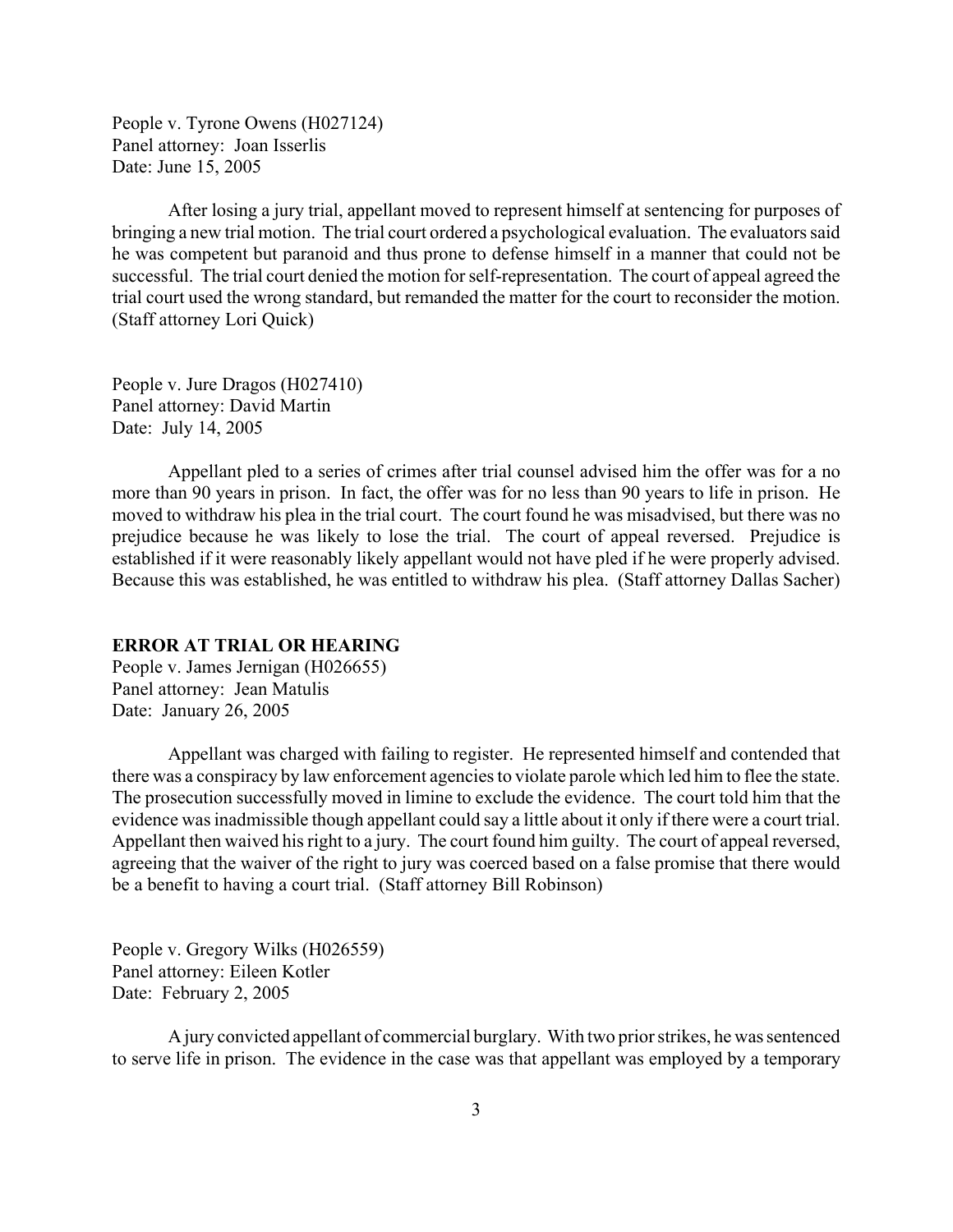agency to work at Cisco Systems. Various computer equipment was missing, and it was determined from the use of a card key system and video cameras that the equipment was taken when appellant was in the buildings. At the beginning of the trial, during voir dire, one potential juror disclosed she had a job shipping material to computer companies, such as Cisco Systems. She also disclosed that sometimes thefts occurred. The judge responded that this was because companies such as hers tended to hire people without doing background checks, and many of the employees were just out of prison. The court of appeal agreed that the judge's comments revealed bias against the defendant and a rational jury would conclude that the judge's comments, which correlated with the facts of the case, demonstrated that he had inside information of appellant's guilt. Despite instructions designed to cure the problem, the court of appeal concluded appellant was prejudiced and entitled to a new trial. (Staff attorney Lori Quick)

People v. Bill Smith (H027180) Panel attorney: Douglas Kane Date: February 18, 2005

The court reversed an order that appellant be tested for HIV because there was insufficient evidence justifying such a search. (Staff attorney Bill Robinson)

In re Francisco M. (H027572) Panel attorney: Janet Gilger Date: February 22, 2005

Appellant was charged with assault with a deadly weapon. After a contested jurisdictional hearing, the court found this not to be true but found him guilty of the lesser offense of brandishing a weapon. The court reversed this finding, because the juvenile court lacked the discretion to amend the petition to allege a lesser related offense. (Staff attorney Dallas Sacher)

People v. Harry Terry (H026576) Panel attorney: Randi Covin Date: March 17, 2005

A complaint was filed on October 21, 2002, alleging appellant committed three acts of and the complaint was filed within one year of the complaining witness disclosing the allegations (which was on April 12, 2002). After the preliminary hearing, the prosecution alleged in the information, filed on July 3, 2003, six additional acts of molestation occurring more than six years ago. It did not allege the charges were filed within a year of the complaining witness disclosing the crimes. In a court trial, he was found guilty of all charges. In a published opinion, the court of appeal reversed. Filing the complaint was insufficient, and there was no allegation counts four through nine were filed within the statute of limitations. The remedy was to remand the matter to determine if they were truly time barred.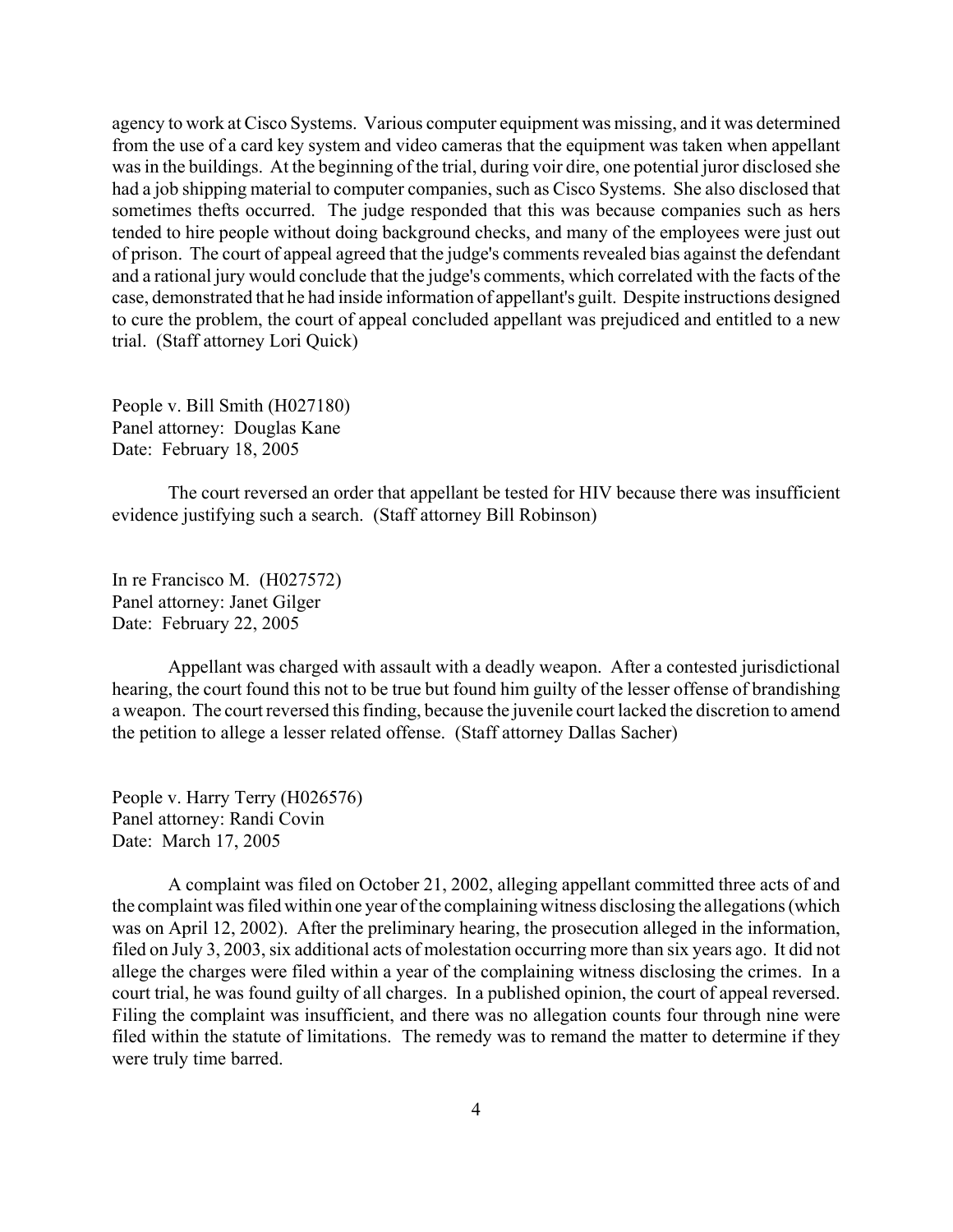People v. Fidel Ruiz (H027120) Panel attorney: Rex Williams Date: March 22, 2205

Appellant was charged with possession of marijuana for sale, among other things. The jury found him not guilty of the charge but guilty of the lesser offense of possession of more than an ounce of marijuana. The court of appeal agreed that possession of more than an ounce of marijuana was not a lesser included offense of possession for sale, but the court of appeal could reduce the charge to possession of less than an ounce of marijuana. (Staff attorney Paul Couenhoven)

People v. Armando Gutierrez (H026690) Panel attorney: Irma Castillo Date: April 13, 2005

A jury convicted appellant of four counts of assault with a deadly weapon and possession for sale of drugs. He had been involved in a fight with four partying college students and possessed drugs his car. He claimed self-defense. The prosecution introduced evidence that appellant had been a gang member, though there was no evidence this case was gang-related. The prosecution argued that appellant's gang history made his claim of self-defense less likely. The evidence was irrelevant. Trial counsel objected on various grounds, including hearsay, non-responsive, leading, and assumes facts not in evidence, but not grounds the evidence was irrelevant or should have been excluded under Evidence Code section 1101. The court of appeal found trial counsel's failure to present the proper objection was on its face not strategic and reversed the conviction. (Staff attorney Dallas Sacher)

People v. Salvador Garcia, Daniel Rios and Jesus Salazar (H026159) Panel attorney: C. Elliot Kessler, Philip Brooks, and Tara Mulay Date: April 28, 2005

Appellants were charged with three counts of murder with special circumstances. The jury returned verdicts finding them guilty of the lesser included offenses of involuntary manslaughter. In this case, the defendants were previously attacked by gang members and then found themselves surrounded by about a dozen gang members. When one appeared to be reaching for a weapon, one of the defendants fired his gun several times. On appeal, they complained that the instruction on self-defense was flawed because it informed the jury that an overt act of aggression was necessary for the right to self-defense to arise. The court of appeal agreed and reversed. (Staff attorney Michael Kresser)

People v. Steven Pena, Gustavo Castenada, Andres Perez, Christopher Carrasco, Jerry Patlan Panel attorneys: Sara Theiss, Eileen Kotler, Barbara Michel, John Schuck, Peter Gold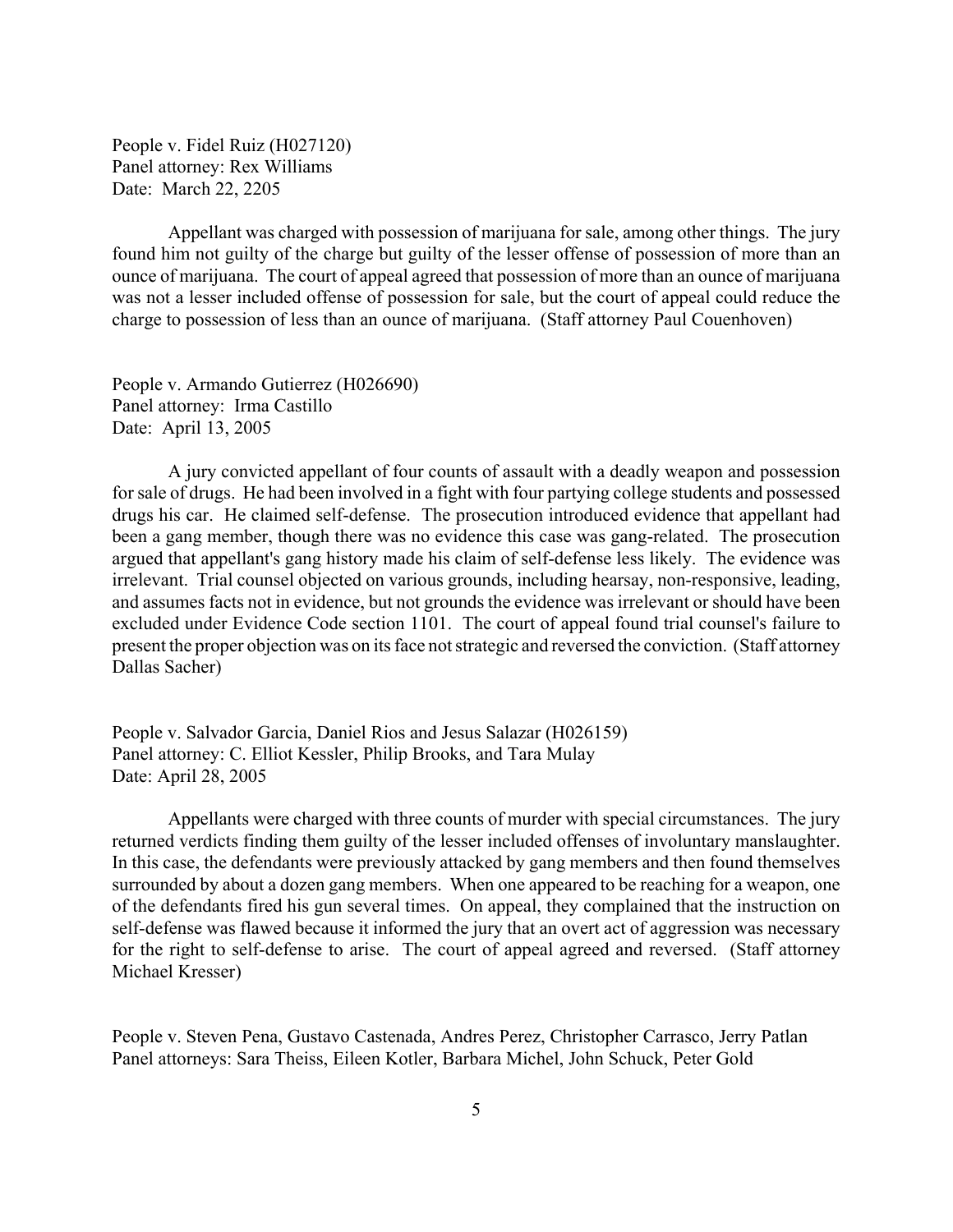Date: April 29, 2005 (H023394)

The five codefendants were in the county jail and allegedly beat up another inmate, breaking his jaw. They were convicted of assault with force likely to cause great bodily injury and battery with serious bodily injury with a great bodily injury enhancement (except for Carrasco) and a gang enhancement. Perez testified he punched the victim for non-gang related reasons. Carrasco told an officer that the group beat up the victim because he disrespected the Nortenos. Carrasco refused to testify, and his statement was admitted at the jury trial only against him. In a published decision, the court of appeal held that admission of Carrasco's statement violated the *Aranda-Bruton* rule and the confrontation clause under *Crawford*; the error required reversal of the convictions as to Pena, Patlan, and Castenada as well as reversal of the gang enhancement as to Perez. The court also held that the instruction on the gang enhancement erroneously told the jury that the second predicate offenses could be shown if a codefendant aided and abetted in the defendant's crime, so the gang enhancement was reversed as to Carrasco. Finally, it held that the "group beating" instruction for great bodily injury was erroneous and reversed the enhancement as to Perez. (Staff attorney Jonathan Grossman)

People v. Juan Osio (H026953) Panel attorney: David Stanley Date: May 25, 2005

The jury found appellant guilty, and he was sentenced to serve life in prison. During the trial, the jury saw a videotaped interview between a police officer and the victim. The victim testified at the preliminary hearing retracted her allegations, and her statements to the police were not admitted at the hearing. She was unavailable to testify at trial. The court of appeal found that the introduction of her police interview violated the confrontation clause under *Crawford*. (Staff attorney Paul Couenhoven)

People v. Daniel Nagy (H026195) Panel Attorney: Edward Mahler Date: June 3, 2005

After appellant's motion for a new appointed attorney (*People v. Marsden* (1970) 2 Cal.3d 118) was denied, he moved to represent himself. (*Faretta v. California* (1975) 422 U.S. 806, 836.) In advising appellant of his right to counsel, the court said, "I've never been one to believe what the appellate courts say . . . I have to go over and try to convince you not to do this." The court also said: "I think it is in your best interest to do so. You'll feel better about yourself, You'll feel better about the case. You get to ask the questions you want to ask." The court of appeal held this advisement improperly encouraged appellant to waive his right to counsel and failed to adequately warn him of the hazards of self-representation. (Staff attorney Lori Quick)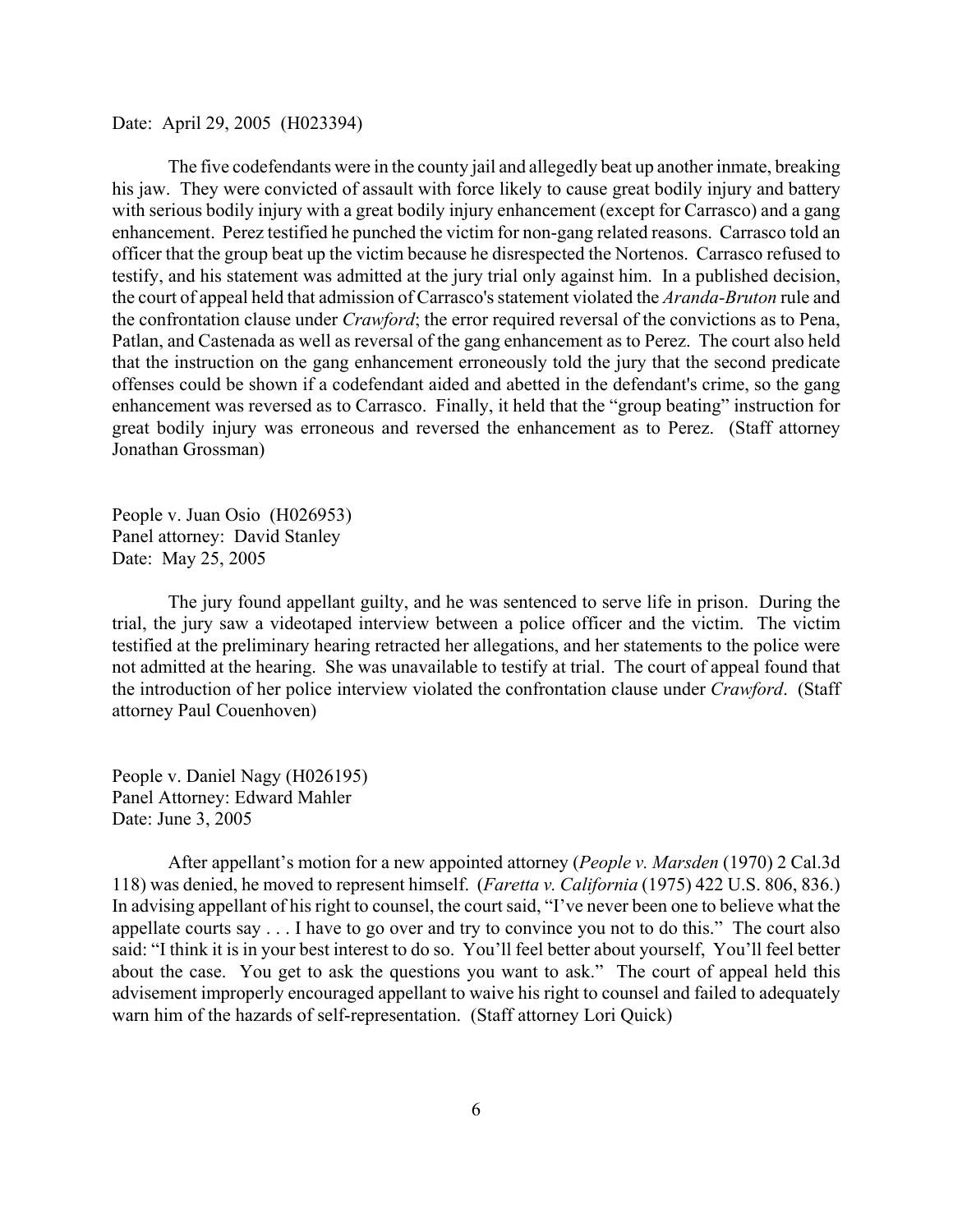People v. Monty Lopez (H026476) Panel attorney: Danalynn Pritz Date: June 8, 2005

A jury convicted appellant of disturbing the peace, felony resisting an officer and battery on a peace officer. Appellant and the defense witness were impeached by evidence that they had been arrested for certain misdemeanors in the past. In a published decision, the court of appeal agreed that trial counsel was ineffective for failing to object. Some of the prior misdemeanors were not crimes of moral turpitude and evidence only of arrest is inadmissible. Further, the prosecution introduced evidence that when appellant was questioned by the police, he said, "Fuck you. I want to talk to my lawyer." The prosecution argued this was an adopted admission. The court of appeal held admitting a defendant's invocation to silence and to an attorney constituted error under *Doyle v. Ohio* (1976) 426 U.S. 610, and trial counsel was ineffective for failing to object to the prosecution's argument. (Staff attorney Bill Robinson)

People v. David Bradford (H027528) Panel attorney: Heather Mackay Date: June 28, 2005

Appellant was convicted of two counts of dissuading a witness, among other things. The court of appeal agreed that one of the convictions must be stricken because the crime describes a continuing course of conduct. Thus, it cannot be fragmented into different crimes for every comment made by the defendant. (Staff attorney Bill Robinson)

People v. Frederico Cardenas (H026811) Panel attorney: Victoria Stafford Date: June 30, 2005

A jury found appellant guilty of felony assault with a gang enhancement. He was sentenced to serve 25 years to life in prison under the Three Strikes Law. The fight concerned a battle of six (including appellant) against two. Although the six approached the two shouting gang slogans, there was a reasonable inference the other two started the punching. Appellant contended the trial court erred in refusing to instruct on self-defense. The court of appeal agreed and reversed for a new trial. (Staff attorney Jonathan Grossman)

People v. Daniel Martinez (H026440) Panel attorney: J. Wilder Lee Date: July 13, 2005

Among other things, appellant admitted possessing methamphetamine and possessing drugs in jail. The court of appeal agreed he could not have been convicted of both crimes for the same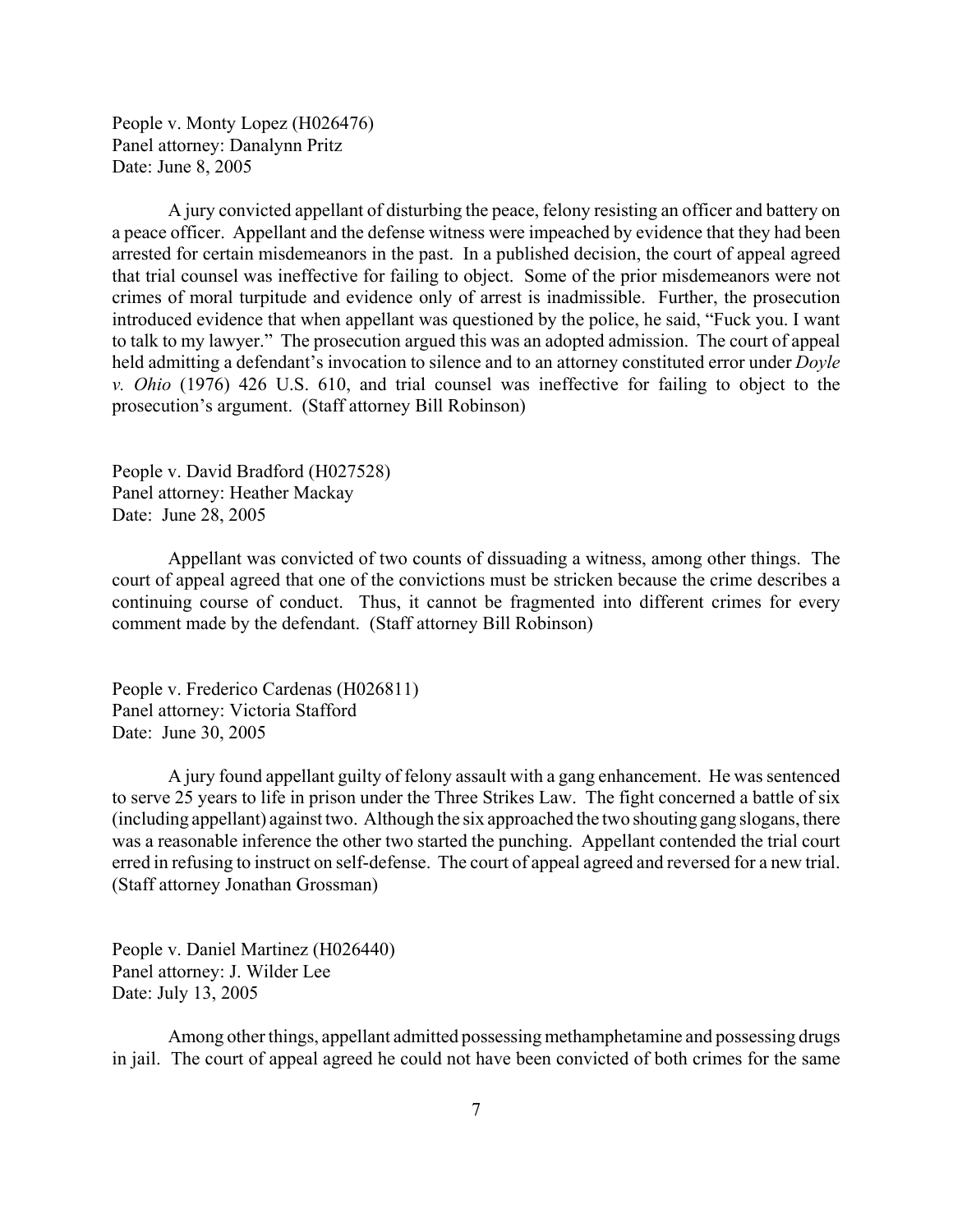drugs in the same location. Further, the trial court erred in deciding he waived presentence credits. (Staff attorney William Robinson)

People v. Russell Martinez (H025896) Panel attorney: Arthur Dudley Date: July 18, 2005

A jury convicted appellant of second degree murder. Appellant had been harassed by the victim and said he killed the victim after similar provocation. The trial court refused to instruct the jury on voluntary manslaughter. The court of appeal reversed. (Staff attorney Paul Couenhoven)

People v. Robert Daniels (H026580) Panel Attorney: Tutti Hacking Date: August 5, 2005

Appellant was convicted of robbery and conspiracy to commit robbery. The court found true four prior strike convictions which consisted of three robberies and a juvenile adjudication. Appellant contended there was insufficient evidence he committed the two of the prior adult robberies because the abstract of judgment only listed one robbery conviction. There was a second page attached to the abstract which listed three robberies, but it was not clear from where this page came. It did not provide the defendant or the case number. The court of appeal agreed with this claim, but it disagreed with appellant's claim that the juvenile adjudication for assault with a deadly weapon did not qualify as a strike. Assault with force likely to cause great bodily injury is an offense listed by section 707 of the Welfare and Institutions Code, but assault with a deadly weapon is not. The court of appeal held that assault with a deadly weapon is an assault with force likely to cause great bodily injury. (Staff attorney Bill Robinson)

People v. Alexandra May (H026909) Panel attorney: Edward Mahler Date: August 17, 2005

The jury found appellant not guilty of corporal injury on a former spouse, but found her guilty of misdemeanor battery on a former spouse. The court refused to instruct the jury on the significance of antecedent threats by the victim, as there was a long history of the victim threatening the defendant and being at least emotionally abusive. The court of appeal agreed this was prejudicial error. (Staff attorney Bill Robinson)

People v. John Leitao (H025895) Panel attorney: Jill Fordyce Date: August 23, 2005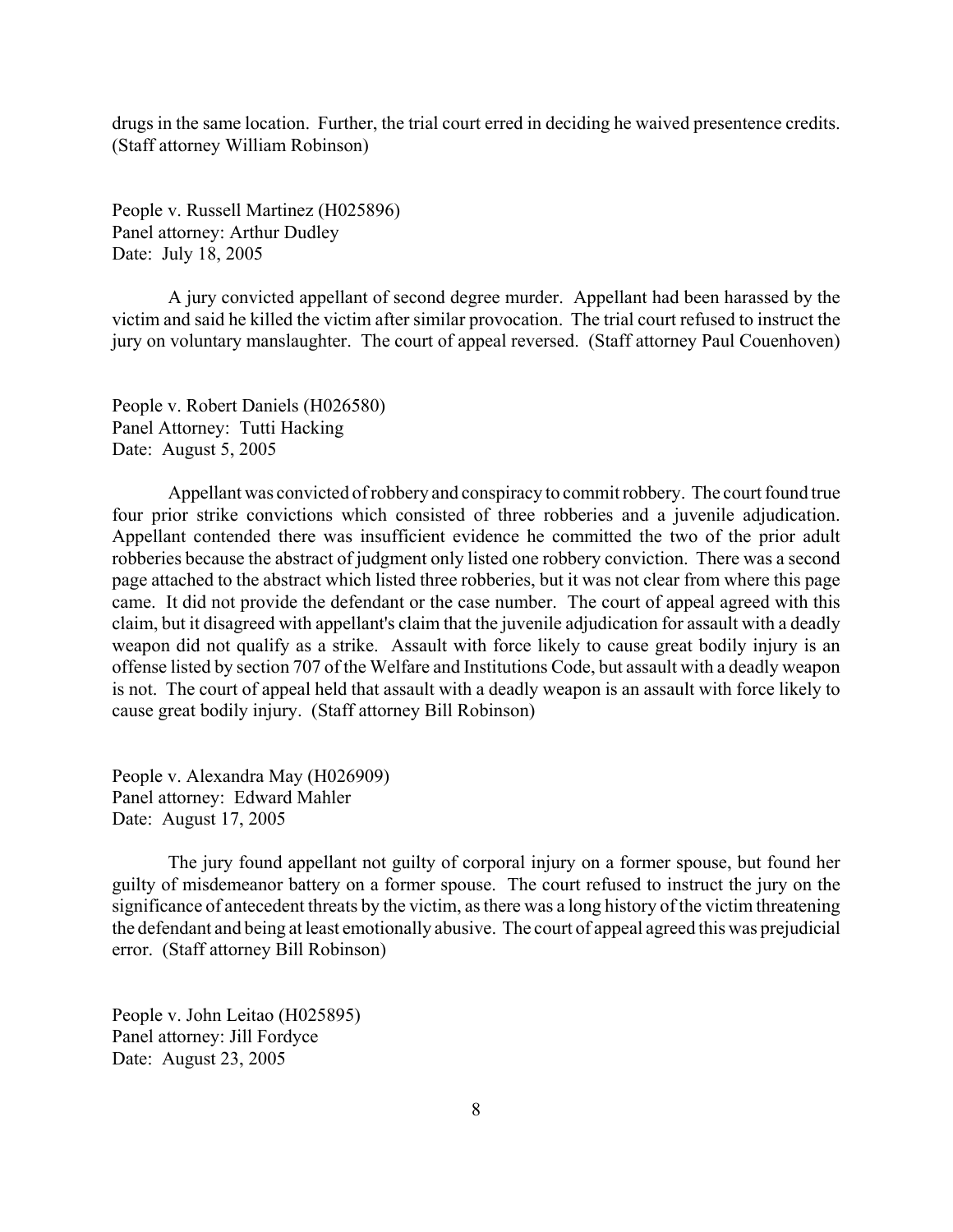Appellant made a Marsden motion near the end of trial. The court denied the motion as untimely. The court of appeal reversed for a new hearing, stating the court did not provide appellant an adequate opportunity to address his concerns. Further, appellant's conviction for a prisoner in possession of a weapon needed to be dismissed because it was a lesser included offense to his conviction for assault with a deadly weapon by a prisoner. (Jonathan Grossman)

People v. Edgar Cortez (H025564) Panel attorney: Robert Derham Date: September 16, 2005

Appellant pled no contest to various charges and received a 17 year sentence. He was never advised of his *Boykin-Tahl* rights. The court of appeal, therefore, reversed. (Staff attorney Vicki Firstman)

People v. James Richard (H027456) Panel attorney: Peggy Headley Date: September 30, 2005

Appellant was charged with assault with a deadly weapon. He claimed self-defense. The court instructed the jury pursuant to CALJIC 5.54 about limits on an aggressor to claim self-defense. This instruction had been criticized in other cases, and the court of appeal found it constituted prejudicial error in this case. The court of appeal also noted that an instruction on consciousness of guilt on the theory that appellant did not tell the police his side of the story was error and it impermissibly allowed the prosecution to argue that his silence was evidence of guilt. (Staff attorney Jonathan Grossman)

People v. Leiva Leyla (H027360) Attorneys: Jonathan Grossman and W. Richard Bailey Date: September 30, 2005

The trial court denied appellant's *Pitchess* motion on the ground that trial counsel failed to provide a specific factual scenario establishing good cause. The Supreme Court has said that this standard was too high. The court of appeal remanded the matter for a new hearing on the motion. It also ordered that the punishment for one of the counts be stayed.

People v. Phillip Rodriguez (H027362) Panel attorney: C. Elliot Kessler Date: October 17, 2005

Appellant was part of a group of people who beat a victim. He was found guilty of battery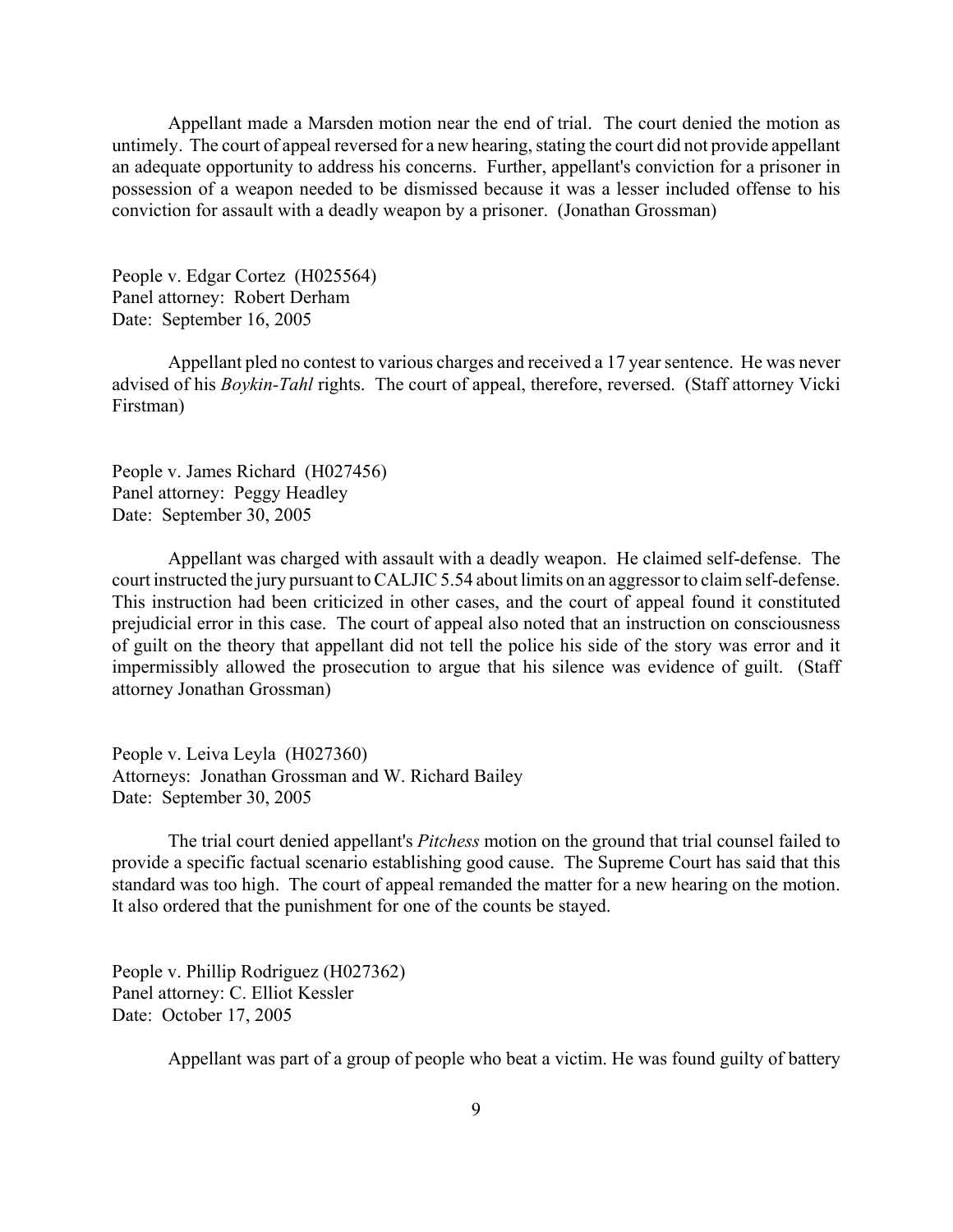with serious bodily injury, assault with force likely to cause great bodily injury, and robbery. The jury found true that he personally inflicted great bodily injury. The court of appeal reversed the verdict on the enhancement because the court instructed the jury on the invalid "group beating" theory. (Staff attorney Michael Kresser)

People v. Alex Price Panel attorney: Carol Koenig Date: November 3, 2005

Appellant was on Prop. 36 probation. It was alleged at one point that he violated his probation. When he was arrested on the warrant, the court sentenced him to prison for 25 years to life under the Three Strikes Law. Appellant claimed the court violated due process when it summarily revoked probation and sentenced him to prison without him admitting the violation and without a hearing to determine if he violated the conditions of probation. Respondent eventually conceded, and the court of appeal reversed. (Staff attorney Lori Quick)

People v. Robin Lammers (H025678) Panel attorney: James Haworth Date: November 14, 2005

The court of appeal reversed appellant's admission of an OR enhancement because there was insufficient evidence he waived his right to a jury trial before the admission. (Staff attorney Vicki Firstman)

People v. Lloyd Taylor (H027594) Panel attorney: Robert Bryzman Date: November 14, 2005

Appellant was convicted of a felony with five prior strike convictions and three prior prison commitments. At sentencing, the court struck all but one of the strikes and sentenced him to serve nine years in prison. He appealed, and the court of appeal reversed on instructional error. On remand, trial counsel urged him to accept a six year deal on advice that he could receive life in prison. After pleading, appellant made a Marsden motion, complaining about counsel coercing him to plead guilty on the threat he could receive a life sentence. The court denied the motion and eventually sentenced him to serve six years in prison. The court of appeal again reversed. The Marsden motion should have been granted due to trial counsel's deficient performance. (Staff attorney Dallas Sacher)

People v. Aldo Solorio (H028553) Panel attorney: David Morse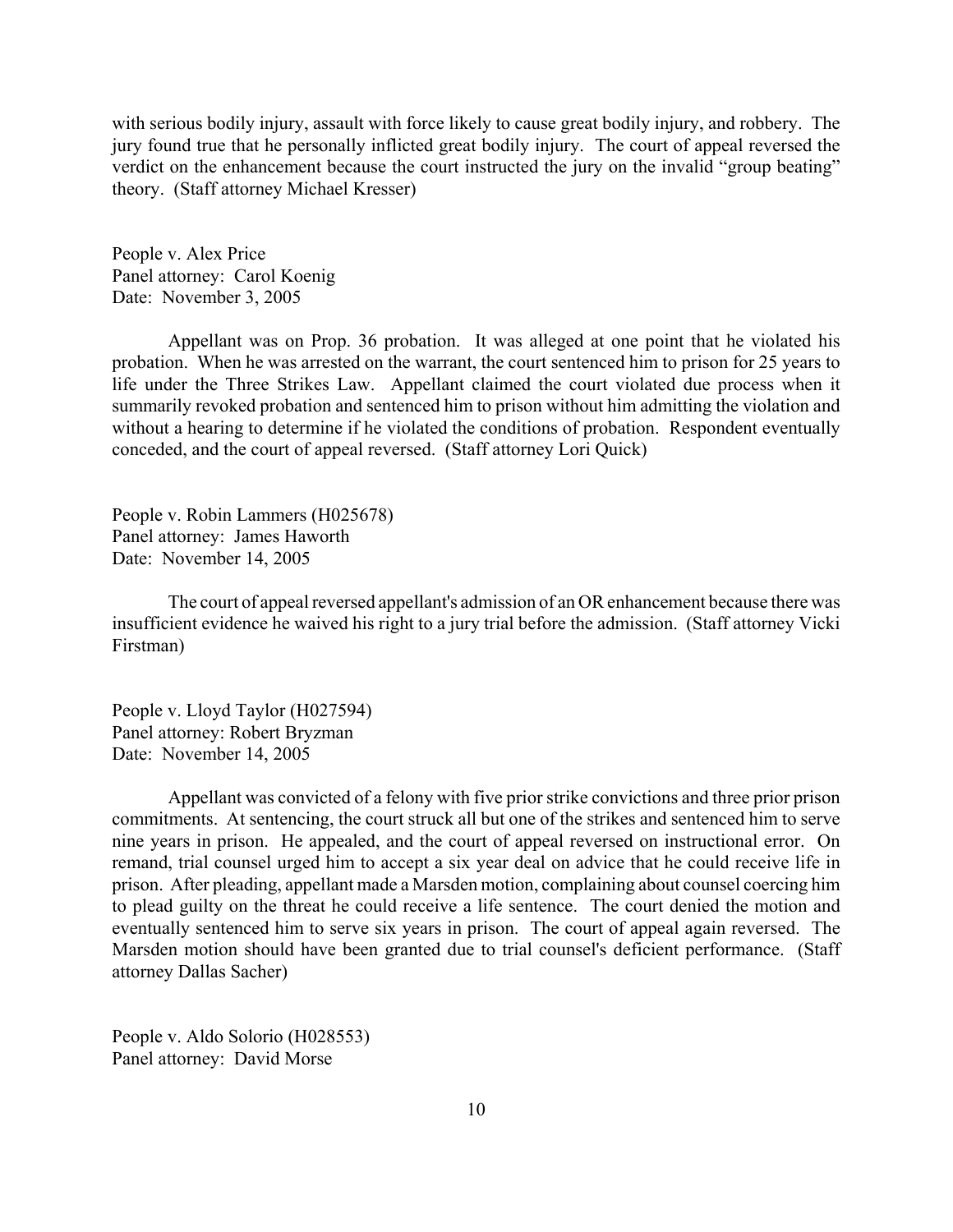#### Date: December 7, 2005

Appellant pled no contest to various charges and was sentenced to serve 17 years in prison. He appealed and obtained a certificate of probable cause. The court of appeal reversed and remanded to give him an opportunity to withdraw his pleas because the record showed he was never advised of his rights and he never waived them. (Staff attorney Vicki Firstman)

People v. Christopher Wardell (H027777) Panel attorney: Douglas Kane Date: December 15, 2005

In a jury trial, where identity was the issue, the prosecution admitted the extrajudicial statements of an accomplice over appellant's objection. The court of appeal agreed that admission of the hearsay evidence was testimonial and violated appellant's right to confrontation. (Staff attorney Bill Robinson)

People v. Pedro Cabrera (H028487) Staff attorney: Dallas Sacher Date: December 19, 2005

Appellant was convicted of a felony domestic violence and placed on formal probation for five years. After serving his jail sentence, he was deported to Mexico. Probation was summarily revoked and a bench warrant issued on the allegation that he failed to report to his probation officer within three days of completing his jail time. More than five years later, appellant was found in the county and arrested on the warrant. The petition to revoke probation was amended to allege he (1) made no attempts to contact the probation office, (2) failed to make himself available for searches or testing, (3) failed to provide proof of participating in a domestic violence program (4) or drug program, (5) failed to pay the restitution fine, (6) re-entered the country illegally, and (7) failed to stay away from the victim. Appellant told his probation officer that he was unable to comply with the probation conditions because he was deported. After stying there in four years, he returned to the United States to stay with his girlfriend. He did not contact probation because he knew he was in violation. The court found allegations (1), (5), (6), and (7) to be true and sentenced appellant to prison. The court of appeal reversed. Appellant did not willfully fail to see the probation officer because it was impossible; though he could have written to probation, he was not told to do this. Since the summary revocation of probation could not be sustained, the length of probation could not be tolled during the summary revocation. Since the subsequent amended revocation petition was filed more than five years after he was placed on probation, the court lacked jurisdiction.

People v. Hau Bi (H028376) Panel attorney: Siromi Fernando-Santana Date: December 20, 2005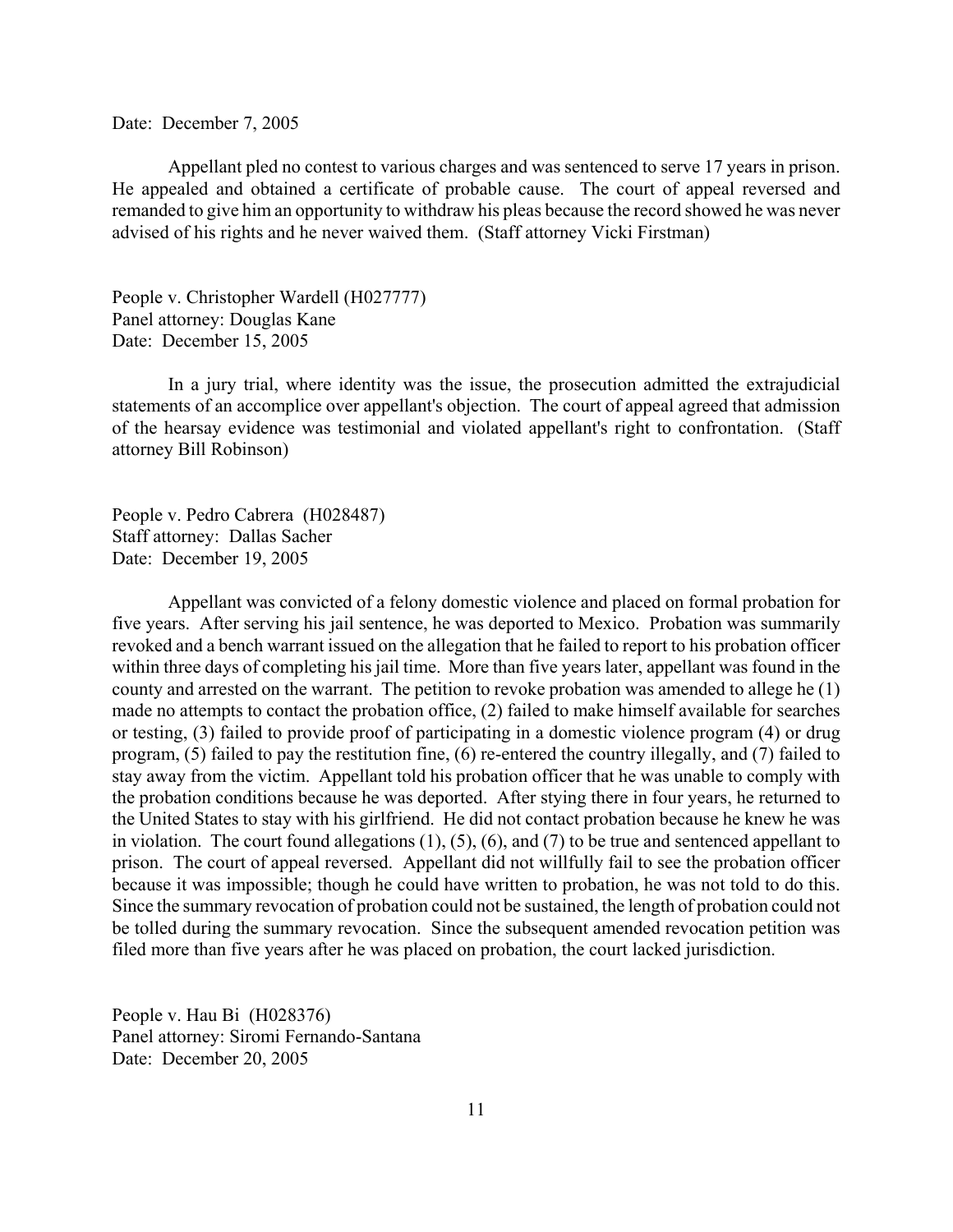<span id="page-11-0"></span>In the early morning hours, a police officer was patrolling an area which was known for its narcotics activity. He noticed the back door of a music store was propped open; two cars were parked nearby. Michael Lee was walking out of the store toward one of the cars. The officer stopped Lee and asked what he was doing. Lee said he was helping a friend in the music store. He could not find his identification and he appeared he might be under the influence of drugs. He agreed to let the officer in the music store so that someone inside could vouch for him. The officer entered the store and saw appellant inside and near some drug paraphernalia. When appellant disobeyed a command, he was handcuffed and led outside. At this point, the office noticed that appellant appeared to be under the influence. The officer searched appellant and found some methamphetamine. A magistrate denied the motion to suppress evidence. The court of appeal reversed, holding that Lee did not have the apparent or actual authority to consent to the officer entering the store. He was merely a friend helping out. The court of appeal also held the officers did not have the authority to enter the store under the community caretaker exception. Although there was some concern that a burglary was occurring, there was insufficient evidence to permit a warrantless entry. (Staff attorney Vicki Firstman)

#### **SENTENCING**

People v. Jermaine Brown (H025981) Panel attorney: Kim Malcheski Date: January 10, 2005

The sentencing court imposed the upper term based on a juvenile adjudication and poor performance on probation, among other things. The court of appeal opined that *Blakely* applied to the imposition of the upper term. It concluded that appellant's performance on probation was a factor beyond the fact of a prior conviction which could not be found by the court. A divided court of appeal, however, found that a juvenile adjudication was a fact of a prior conviction which did not need to be found by a jury. Nonetheless, it remanded the matter for a new sentencing hearing because it could not conclude that Blakely error was harmless. (Staff attorney Bill Robinson)

People v. Pascual Orta (H027578) Staff attorney: Dallas Sacher Date: January 21, 2005

Appellant pleaded guilt to robbery and was sentenced to serve 11 years in prison. On appeal, he contended there was insufficient evidence he had an ability to pay \$500 in attorney fees. The court of appeal agreed.

People v. Robert Diaz (H027111) Panel attorney: Lark Ritson Date: January 26, 2005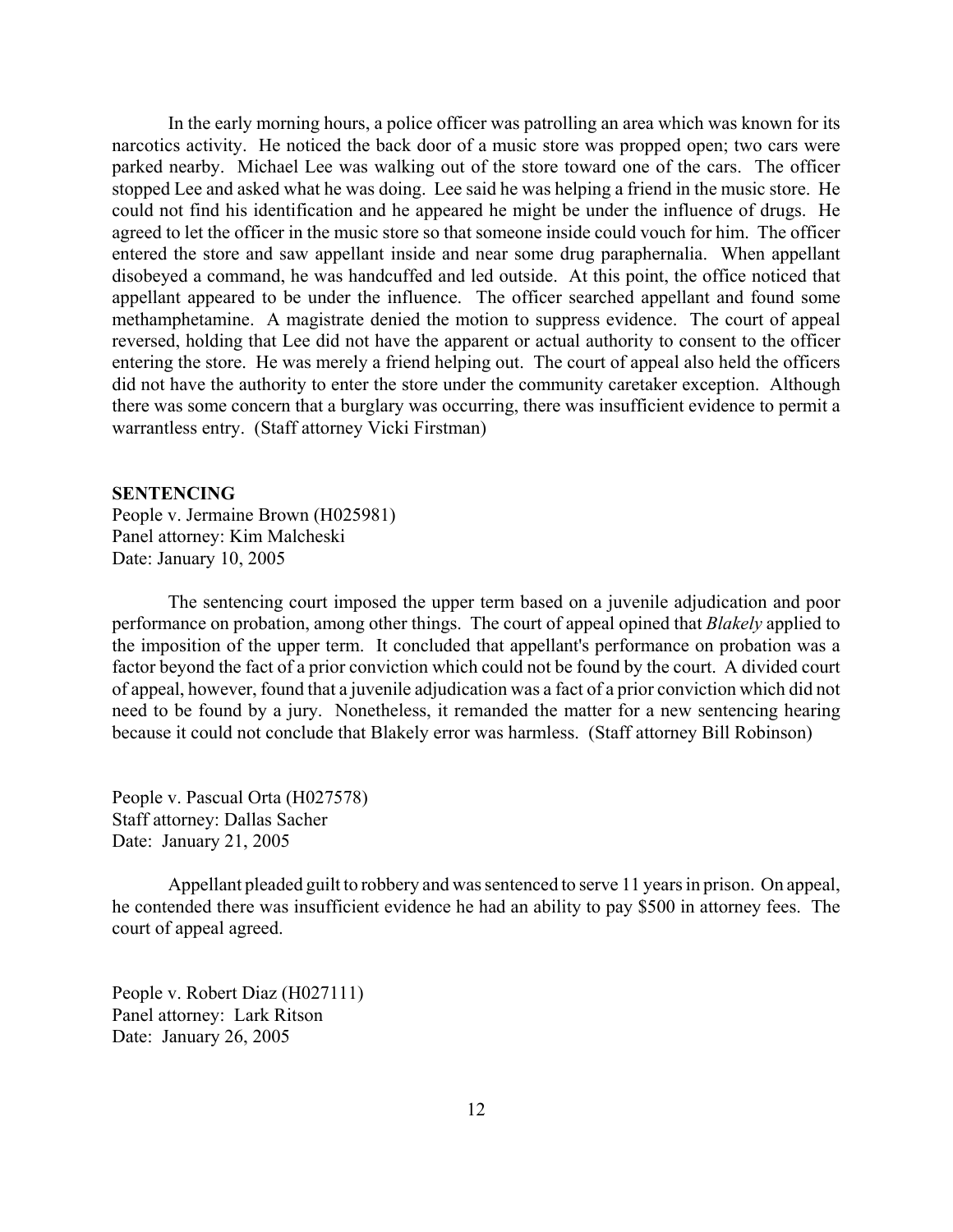Appellant was convicted of two counts of grand theft and two counts of commercial burglary stemming from two shoplifting incidents. The court of appeal agreed that the punishment for the theft counts should have been stayed pursuant to Penal Code section 654. (Staff attorney Paul Couenhoven)

People v. Mario Medina (H027071) Panel attorney: Donn Ginoza Date: January 27, 2005

The court of appeal reversed an order for attorney fees for appellant who was sentenced to prison when there was insufficient evidence of an ability to pay. (Staff attorney Dallas Sacher)

People v. Steven Percelle (H026115) Panel attorney: Elisa Brandes Date: January 31, 2005

A jury convicted appellant of several crimes but found him not guilty of an auto theft. He was also charged with a prison prior in which he was convicted of robbery and burglary. He was sentenced to prison, but the punishment for the robbery was stayed. The court imposed a prison prior for the prior robbery. It sentenced appellant to prison and ordered that he pay victim restitution for the auto theft. The court of appeal held that a defendant could not be ordered to pay victim restitution for a crime in which he was found not guilty. Although such restitution could be ordered as a condition of probation, probation was denied in this case. The court of appeal also held that a prison prior cannot be imposed when the prison sentence was stayed. Although it appeared appellant did go to prison on the burglary, the court did not sentence him on a prison prior stemming from the burglary. (Staff attorney Jonathan Grossman)

People v. Richard Carrasco (H026049) Panel attorney: Kyle Gee Date: February 1, 2005

The court of appeal agreed that imposing the upper term violated *Blakely v. Washington* (2004) 124 S.Ct. 2531. (Staff attorney Vicki Firstman)

People v. Jose Solorio (H025573) Panel attorney: Cliff Gardner Date: February 2, 2005

Among other things, appellant was convicted of five counts of attempted murder, and actively participating in a gang (Pen. Code, § 186.22, subd. (a)) with an enhancement for personally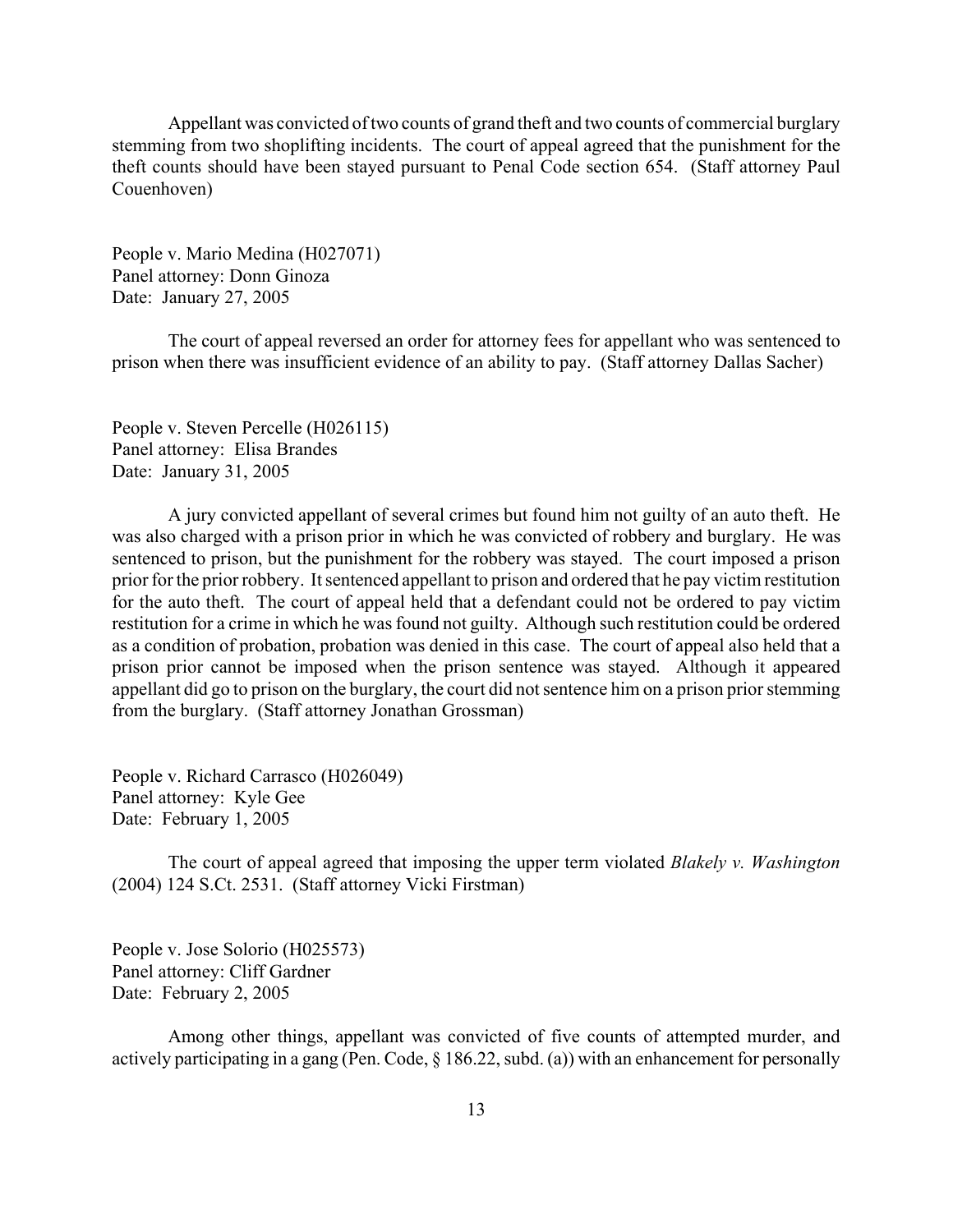inflicting great bodily injury under Penal Code section 12022.7. Appellant had shot at four rival gang members and a bystander was shot. The court effectively instructed the jury of the theory of transferred intent which does not apply to attempted murder. Thus, the conviction for attempted murder of the bystander was reversed. (Staff attorney Dallas Sacher)

People v. Zhi Xin Li (H025403) Panel attorney: Tara Mulay Date: February 4, 2005

Appellant was convicted of conspiracy and violating section 266h, subdivision (a). The probation department recommended probation, but the court believed he was ineligible for probation. Since then, the court of appeal held in *People v. Superior Court (Kirby)* (2003) 114 Cal.App.4th 102, 104-107 that probation can be granted. The court of appeal remanded the matter for reconsideration of the sentence. (Staff attorney Vicki Firstman)

People v. Jose Solorio (H025573) Panel attorney: Cliff Gardner Date: February 2, 2005

Among other things, appellant was convicted of five counts of attempted murder, and actively participating in a gang (Pen. Code, § 186.22, subd. (a)) with an enhancement for personally inflicting great bodily injury under Penal Code section 12022.7. The trial court imposed the middle term for the underlying offense, to be served concurrently, but ordered that the gbi enhancement be served consecutively to the rest of the sentence. The court of appeal ruled this was an illegal sentence: the enhancement cannot be separated from the underlying charge. (Staff attorney Dallas Sacher)

In re Daniel H. (H027225) Panel attorney: Daniel Byrne Date: February 8, 2005

Appellant was found culpable for driving with a blood alcohol level of 0.08% or higher, though the blood test results was that he had a level of 0.07% when he was tested. The juvenile court placed him on probation and ordered that he not associate with persons who use or traffic in narcotics or other controlled substances. The court of appeal held there was sufficient evidence to find appellant culpable of the DUI. It modified the probation condition to require knowledge. (Staff attorney Paul Couenhoven)

People v. Vu Pham (H027623) Staff attorney: Lori Quick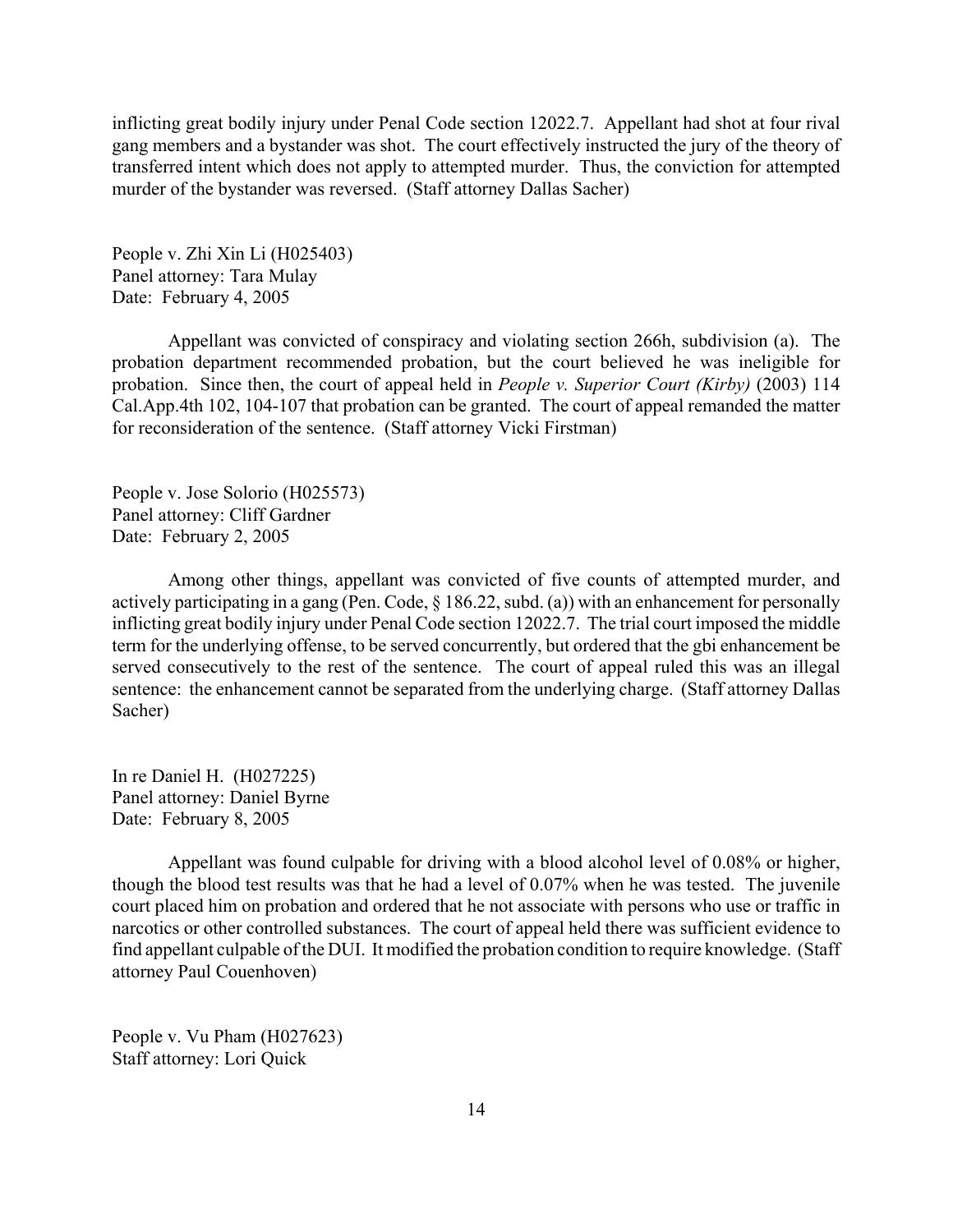Date: February 22, 2005

Appellant was sentenced to prison and assessed attorney fees. The court of appeal agreed he could not be punished for a gang enhancement that was never charged or admitted and that there was insufficient evidence he had the ability to pay attorney fees.

People v. Martin Yanez (H07998) Panel attorney: Alfons Wagner Date: February 23, 2005

Appellant was placed on probation and assessed a \$200 restitution fine. When his probation was revoked, the court assessed a \$600 restitution fine. The second restitution fine was unauthorized. (Staff attorney Bill Robinson)

People v. Leonard Dunlap (H027996) Panel attorney: Rex Williams Date: February 25, 2005

When appellant was sentenced, the court imposed a \$200 restitution fine. The abstract of judgment, however, said it was \$1000. The court of appeal ordered that it be corrected. (Staff attorney Lori Quick)

People v. Vachon Anderson (H027348) Panel attorney: Patricia Watkins Date: February 25, 2005

The court of appeal decided that the imposition of the upper term violated *Blakely v. Washington*. (Staff attorney Lori Quick)

People v. Miguel Savalza (H027081) Staff attorney: Lori Quick Date: March 1, 2005

Appellant pled no contest to battery and was placed on probation. At sentencing, the court stated it was imposing "[t]he mandatory minimum restitution fine in this case [of] \$300." The court of appeal held the trial court failed to properly exercise discretion by failing to properly understand the law and remanded the matter for a new hearing on the amount of the restitution fine.

People v. Frank Soto (H027186)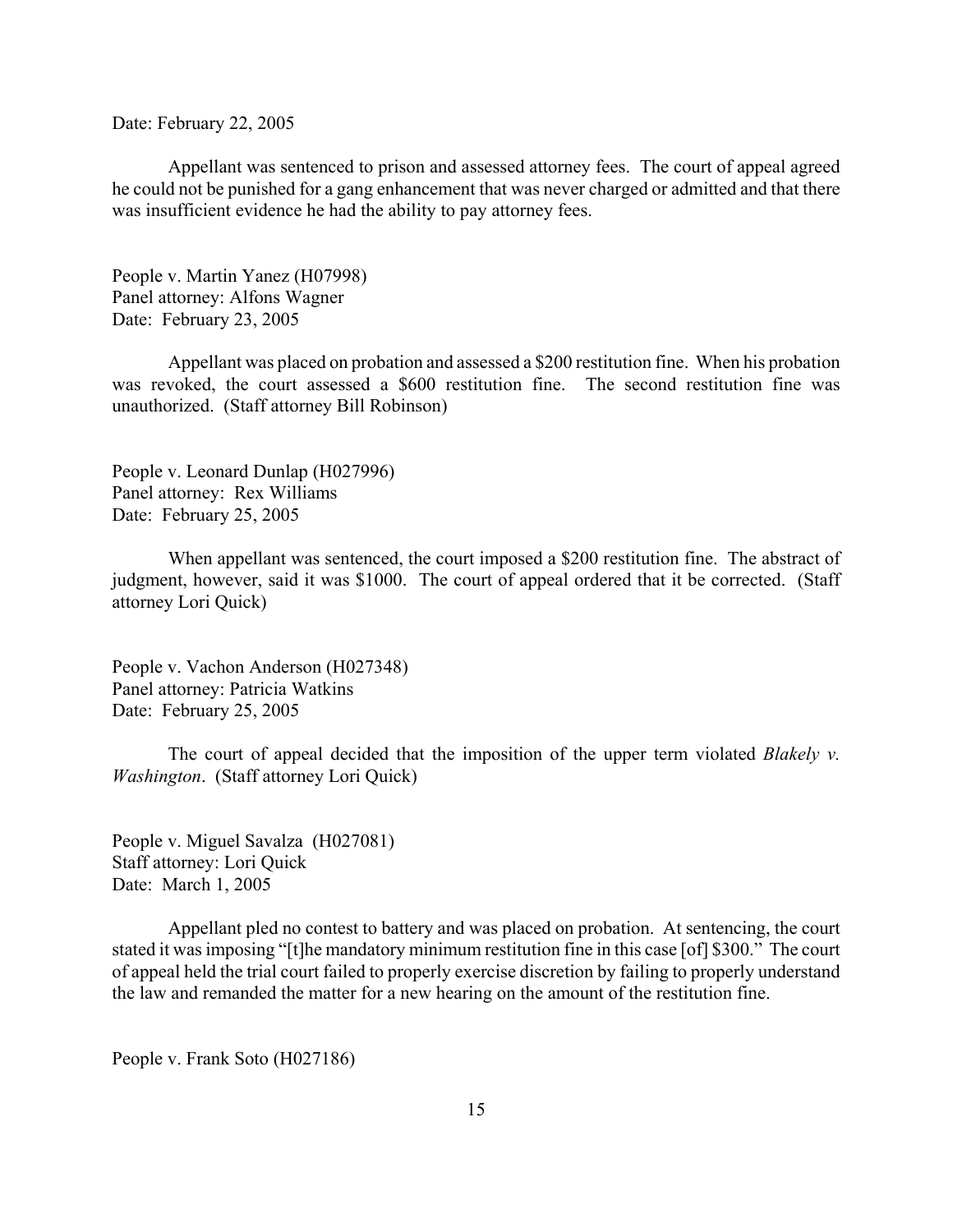Panel attorney: Barry Morris Date: March 8, 2005

The trial court erred in imposing a full consecutive subordinate term. (Staff attorney Michael Kresser)

People v. Sonia Ramirez (H027198) Panel attorney: Janice Lagerlof Date: March 9, 2005

Appellant pled no contest to some charges and was sentenced to serve eight years in prison. At sentencing, the court imposed a \$1600 restitution fine, stating "[b]ecause it's an eight-year term it requires a mandatory minimum restitution fine of \$200 per year, so the restitution fine is at \$1600." The court of appeal held the record showed the trial court misunderstood the law. It reversed the restitution fine and ordered a new hearing for the court to properly exercise its discretion. (Staff attorney Michael Kresser)

People v. Edward Ray Bennett (H027736) Panel attorney: Sandra Uribe Date: March 3 2005

Appellant was convicted of possessing cocaine (a felony), being under the influence of cocaine, and possessing drug paraphernalia. Appellant was sentenced to prison on the felony and the court imposed a concurrent sentence for the two misdemeanors. Appellant argued the misdemeanor counts should be stayed under Penal Code section 654. The court of appeal held that one could possess cocaine for future use, so count two need not be stayed. The court agreed that possession of paraphernalia was to use the cocaine being possessed, so the punishment for this count should have been stayed. (Staff attorney Vicki Firstman)

People v. Antonio Birrey (H026596) Staff attorney: Paul Couenhoven Date: March 11, 2005

The court of appeal agreed that the upper term could not be imposed under *Blakely v. Washington.*

People v. Patrick Gard (H027790) Panel attorney: Danalynn Pritz Date: March 24, 2005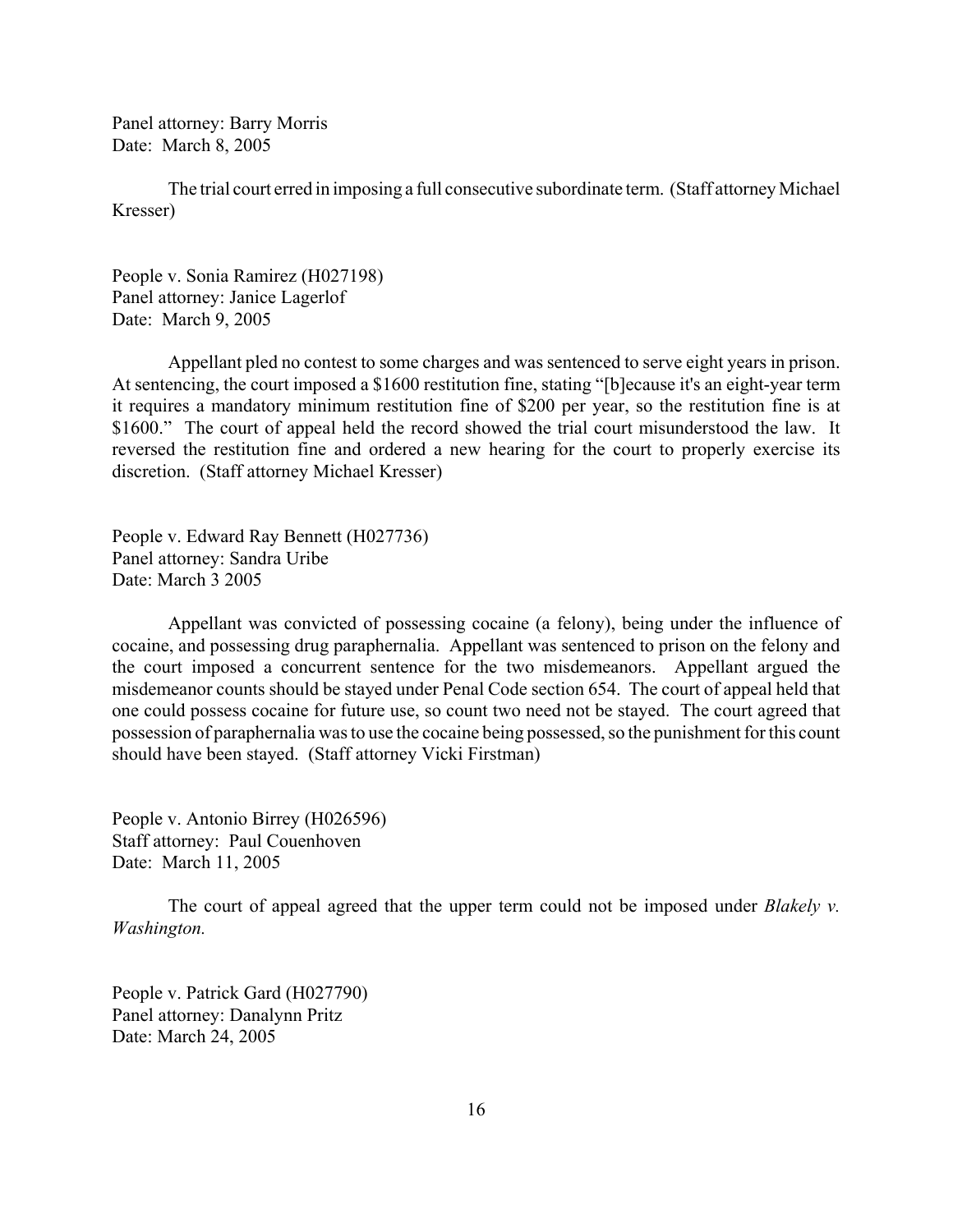Appellant was sentenced to serve four years in prison. Records indicated he had no income or assets, yet he was ordered to pay \$500 in attorney fees. The court of appeal struck the order to pay attorney fees. (Staff attorney Lori Quick)

People v. Ralph Sova (H027006) Panel attorney: Alan Stern Date: March 24, 2005

Sova was convicted of two counts of child molestation. Count one occurred between 1996 and 1999. Count two occurred between 1973 and 1980. The court imposed a sentence of eight years, consisting of eight years for count one and the punishment for count two was imposed to be served concurrently. Subsequently, the United States Supreme Court decided *Stogner*. Sova filed a petition for writ of habeas corpus in the superior court, and the district attorney conceded that count two was time barred. Nonetheless, the court imposed the same 8 year sentence, holding that the conduct in count two was an aggravating factor. The United States Supreme Court then decided *Blakely* while Sova appealed. The court of appeal held that the imposition of the upper term due to a factor for which Sova had no right to a jury trial was invalid and the matter was remanded for a new sentencing hearing. (Staff attorney Jonathan Grossman)

People v. Van Nguyen (H026980) Panel attorney: Art Dudley Date: March 29, 2005

Appellant was convicted of assault with a deadly weapon with two prior strikes and sentenced to serve 25 years to life in prison. The court of appeal upheld the life sentence but agreed that he was entitled to additional presentence credits. It also agreed that the restitution fine must be reduced to \$200. Although appellant was advised he could receive a \$10,000 fine, he was not advised he could receive a restitution fine. (Staff attorney Paul Couenhoven)

People v. Robert Hands (H027219) Panel attorney: Gene Vorobyov Date: March 29, 2005

Appellant was charged with violating Penal Code sections 220 and 289. The jury instead found him guilty of the lesser included offenses of assault and sexual battery, both misdemeanors. On appeal, he argued that the conviction for assault must be dismissed because it is a lesser included offense of sexual battery. The court of appeal agreed. (Staff attorney Paul Couenhoven)

People v. Arthur Esquivel (H027380) Panel attorney: James Haworth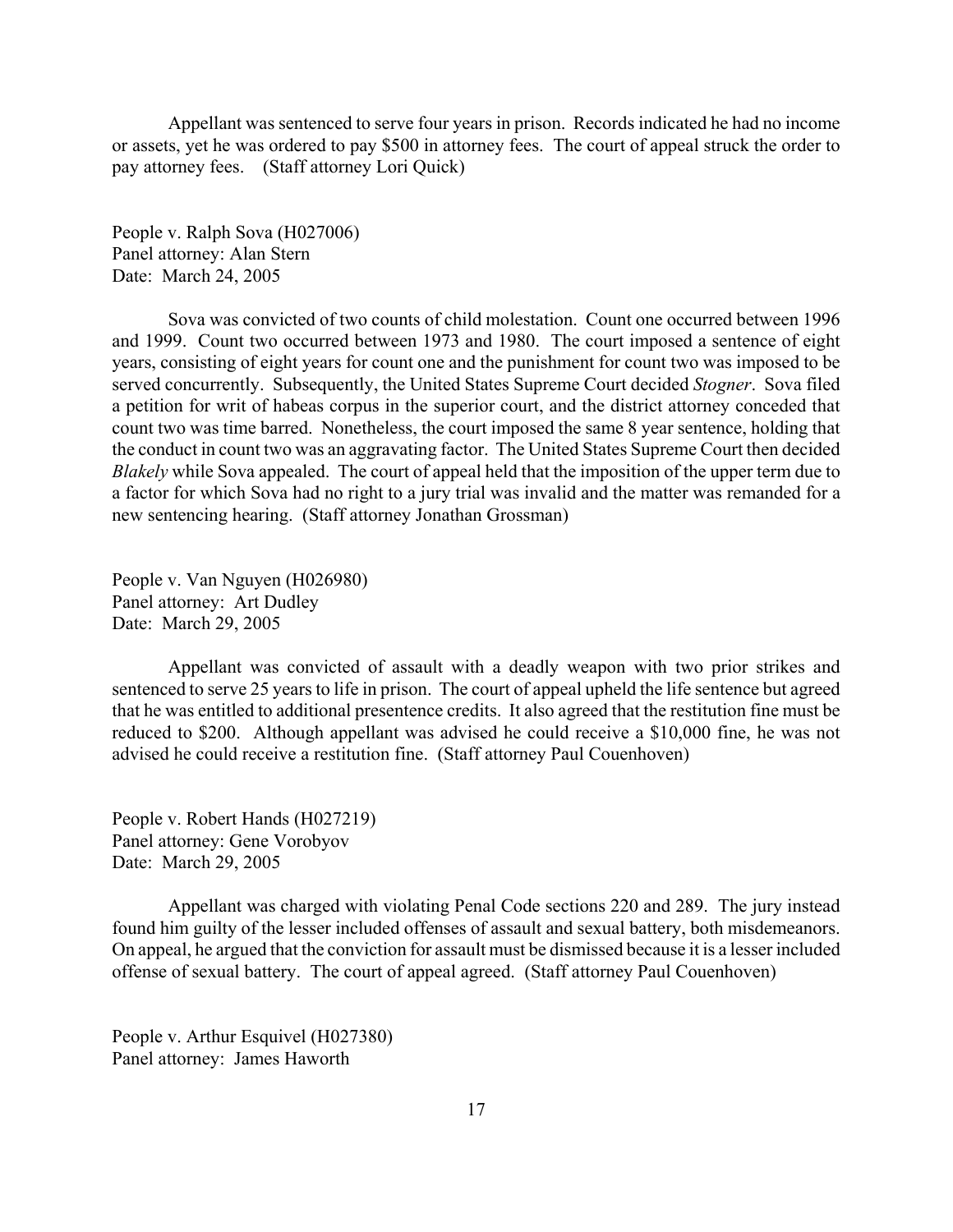Date: March 29, 2005

Appellant pled no contest to receiving stolen property, petty theft with a prior, forgery, and misdemeanor dissuading a witness. The court dismissed one of the prior strike convictions and imposed a 32 month sentence. The court of appeal agreed that the punishment for petty theft should have been stayed pursuant to Penal Code section 654. (Staff attorney Paul Couenhoven)

People v. Michael Parkinson (H026652) Panel attorney: John Schuck Date: March 29, 2005

The Attorney General conceded that the amount of victim restitution should be decreased by \$626 and a parole revocation restitution fine for one of the counts should be struck because the crime was committed before Penal Code section 1202.45 was enacted. (Staff attorney Lori Quick)

In re Luis F. (H027493) Panel attorney: Ozro Childs Date: April 20, 2005

In 1999, appellant was 13 years old and accused of child endangerment. He was placed on probation, but he never did admit the offense. In 2004, he violated probation and was sent to CYA. The court of appeal reversed. Although he was adjudicated for committing other offenses, the failure to admit the child endangerment was a jurisdictional flaw which could be raised at any time. With the child endangerment charge dismissed, it was questionable whether he would have been committed to CYA on the other offenses. (Panel attorney Lori Quick)

People v. Richard Diaz (H026161) Staff attorney: Dallas Sacher Date: April 21, 2005

Appellant used a fake police badge to rob a victim. He was convicted of robbery and unlawful use of a badge (Pen. Code, § 538d), a misdemeanor. He was sentenced to prison for the robbery, and the court imposed a one year concurrent term for the misdemeanor. Appellant complained this violated Penal Code section 654. The Attorney General's Office argued the additional punishment was permissible under Penal Code section 667.17 which provided a one year enhancement for using a badge to commit a felony. The court of appeal agreed with appellant. Since the enhancement was not pled, it was irrelevant. Punishment for using a badge to commit a robbery violated the prohibition against multiple punishment for the same act.

In re Oscar M. (H027882)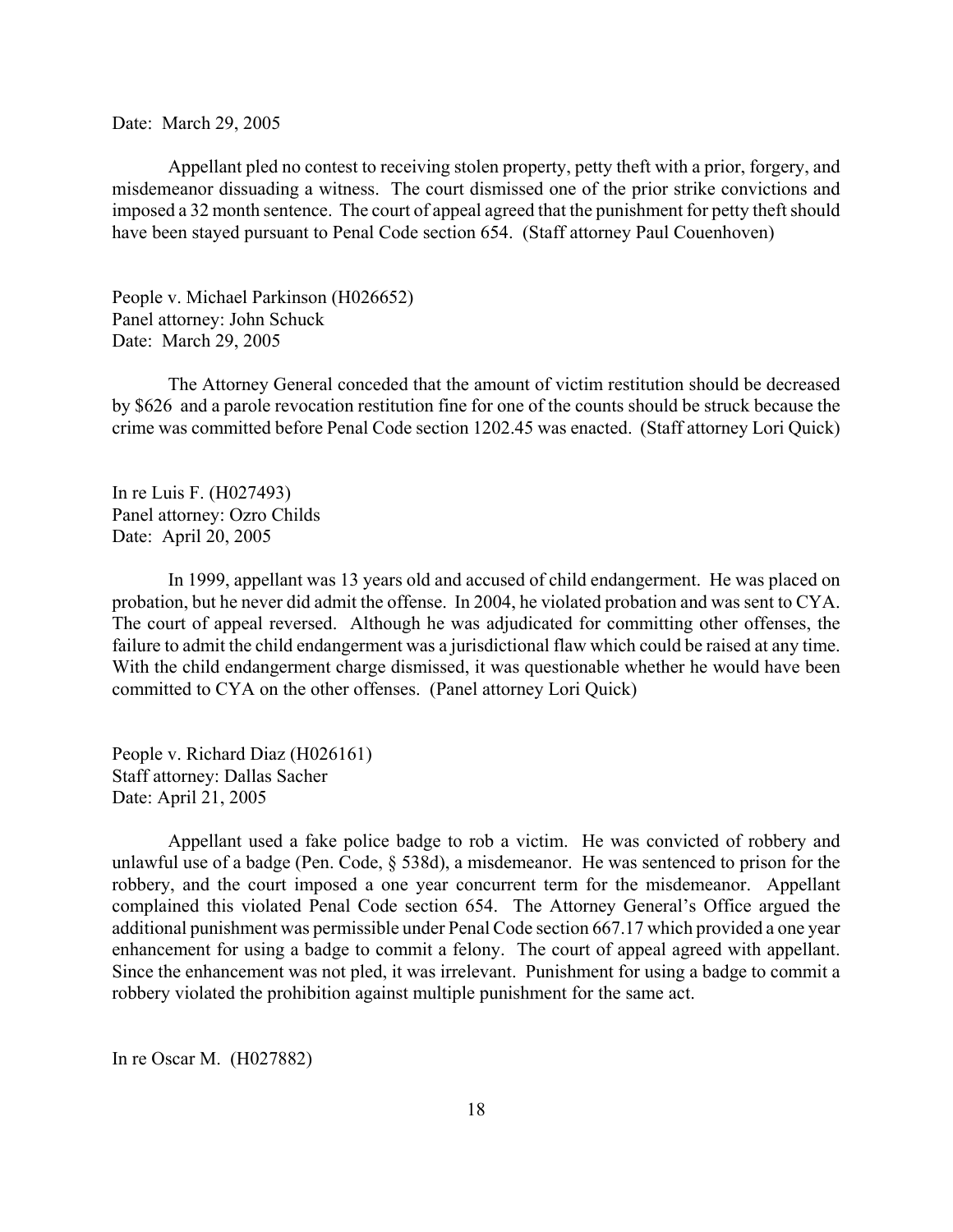Panel attorney: Katera Rutledge Date: April 25, 2005

The court remanded the matter for the juvenile court to determine if a wobbler offense was a misdemeanor or felony pursuant to *In re Manzy W.* (1997) 14 Cal.4th 1199. (Staff attorney Jonathan Grossman)

People v. John Prothro (H026931) Panel attorney: Andrew Janecki Date: April 28, 2005

The court of appeal agreed that the trial court erred in denying a defendant presentence credits when sentenced under the Three Strikes Law. (Staff attorney Jonathan Grossman)

People v. Robert Cruz (H027367) Staff attorney: Bill Robinson Date: April 28, 2005

The court of appeal agreed that the trial court erred in denying a defendant presentence credits when sentenced under the Three Strikes Law.

In re Kashif P. (H027987) Staff attorney: Jonathan Grossman Date: May 6, 2005

The court of appeal agreed that the 2004 amendments to Welfare and Institutions Code section 731 permitted the juvenile court to reduce the maximum period of physical imprisonment. Since the juvenile court was unaware it had this discretion, the matter must be remanded for a new dispositional hearing.

People v. Robert Styre (H028142) Staff attorney: Dallas Sacher Date: May 11, 2005

At sentencing, the court ordered appellant to pay a restitution fine, but it did not specify the amount. The court clerk wrote \$600 on the minute order and abstract of judgment, which was the amount recommended by the probation officer pursuant to the formula in section 1202.4. The court of appeal agreed that the court must set the amount.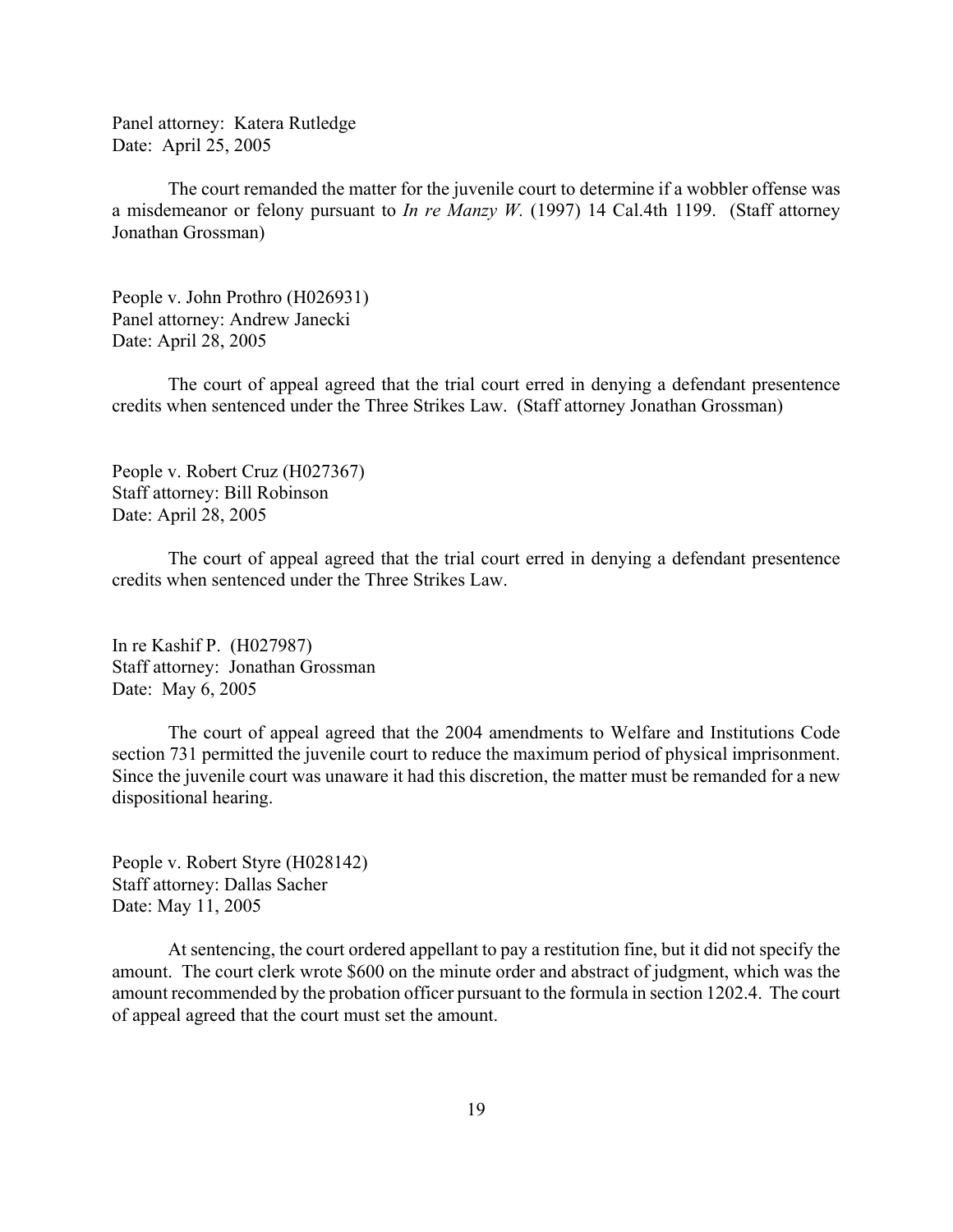People v. Ronald Rosales (H027747 et al.) Panel attorney: Jeffrey Glick Date: May 11, 2005

The court of appeal agreed that it was incorrect to use counts for which the punishment was stayed in calculating the amount of the restitution fines. (Staff attorney Vicki Firstman)

People v. Charles Hutchinson (H026627) Staff attorney: William Robinson Date: May 12, 2005

Appellant entered a bank for the second time in three days, both times wearing distinctive clothing. He acted suspiciously, and waited in the teller line. When he arrived at the counter, he said he wanted to cash a check but he forgot it in his car. The police were called and the manager followed appellant to his car. The police apprehended him and found a note with his fingerprints by the car door stating, "Teller, give me all your hundreds and fifty dollar bills..." The court of appeal found there was enough evidence for an attempted robbery conviction. However, it agreed there was insufficient evidence that a first degree burglary from 1973 qualified as a strike, that appellant should have had the commercial burglary conviction in this case stayed under Penal Code section 654, that the restitution fines should be reduced because one of the counts should have been stayed, and that the trial court erred in ordering appellant to give a DNA sample.

People v. Manuel S. Gutierrez (H027218) Staff attorney: Paul Couenhoven Date: May 13, 2005

Appellant pled guilty to four counts of molesting his daughters and allegations he came within the One Strike Law (Pen. Code, § 667.61.) Under the One Strike Law, he was not subject to a consecutive mandatory term 15 years to life for each count if he "qualified" for probation under Penal Code section 1203.066, subdivision (c). The trial court did not believe probation was appropriate, but thought that 60 years to life was too much. It believed it lacked discretion to impose a lesser prison sentence. Appellant argued that finding he "qualified" for probation meant the One Strike Law did not apply, even if the court eventually were to decide to deny probation. The court of appeal agreed and remanded the matter for a new sentencing hearing for the trial court to exercise its discretion to sentence appellant.

People v. Joseph Ramirez (H027409) Panel attorney: Steven Schorr Date: May 26, 2005

The court of appeal found the upper term could not be imposed on the aggravating factors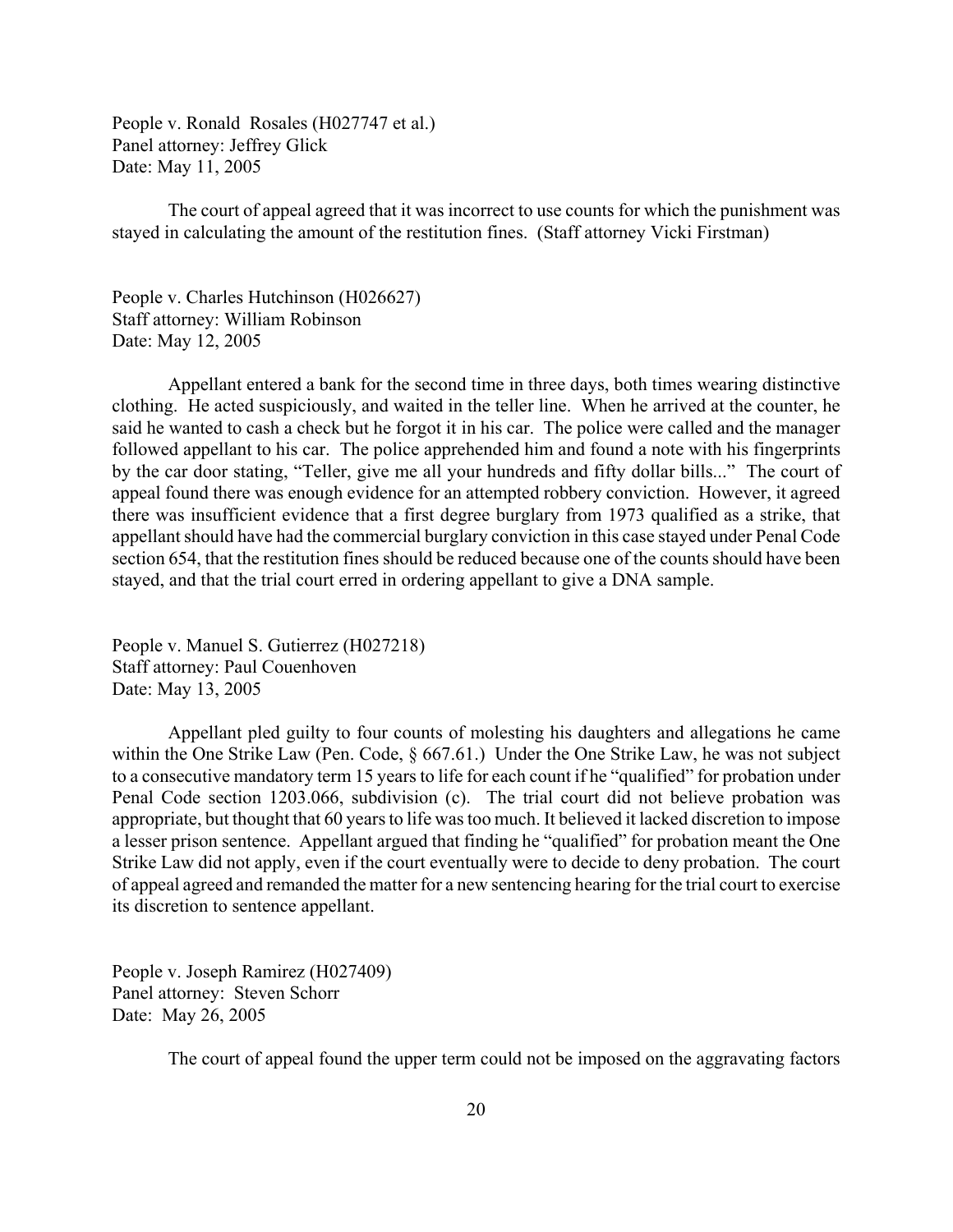which were not found true by the jury. It also held that appellant was entitled to receive presentence credits updated. In this case, the presentence credits were calculated for the sentencing hearing which was reversed on appeal. On remand, the trial court failed to change the presentence credits. (Staff attorney Dallas Sacher)

People v. Jeremy Payne (H027203) Staff attorney: Vicki Firstman Date: May 26, 2005

Appellant pled guilty but contested he had suffered a prior serious felony. At the trial on the prior, the court admitted appellant's statement to the probation officer when he suffered the prior conviction for recklessly discharging a firearm. In the statement, appellant admits personally firing the gun but says he is making this admission only because the probation officer promised him it would not be used against him in any other proceeding. In the this case, appellant argued that admitting his statement violated due process and his Fifth Amendment right against selfincrimination. The court of appeal agreed.

People v. Eddie Streeter (H026789) Panel attorney: Carlo Anreani Date: May 27, 2005

The court of appeal decided that there was insufficient evidence from the record of conviction that a prior conviction suffered in Delaware qualified as a strike. (Staff attorney Bill Robinson)

In re Timothy H. (H027982) Panel attorney: James Duffy Date: May 31, 2005

Appellant committed a couple of misdemeanors and then held a party in someone's house while the occupants were away. In making himself at home for three days, he trashed the house. The juvenile court committed him to the California Youth Authority. The court of appeal reversed, holding there was insufficient evidence local services were not sufficient. (Staff attorney Dallas Sacher)

People v. Hoan Nguyen (H027492) Panel attorney: Janice Brickley Date: June 8, 2005

The trial court sentenced appellant to an enhancement that was never charged or proved.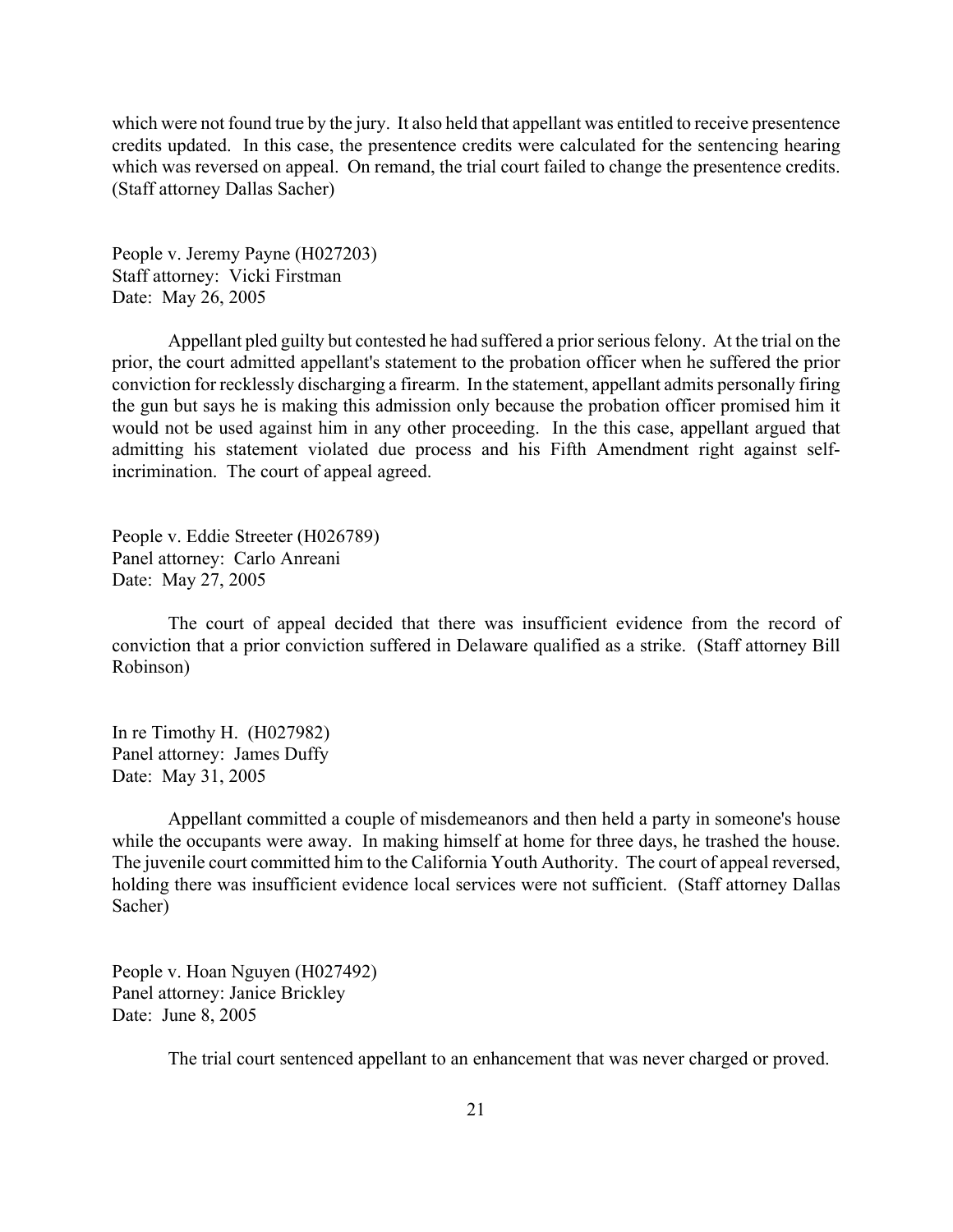The court of appeal agreed the sentence was unauthorized. (Staff attorney Lori Quick)

People v. Patrick Chioni (H027861) Staff attorney: Dallas Sacher Date: June 7, 2005

The panel attorney notice the restitution fines were set at \$2000 but the abstract of judgment listed them at \$4400. The court of appeal ordered it be corrected.

People v. Javier Guardado (H027837) Staff attorney: Lori Quick Date: June 15, 2005

Appellant was convicted of possessing methamphetamine. He was placed on probation on condition that he not possess mobile communication devices and not contact anyone on probation or parole. The court of appeal agreed the conditions were overly broad. Mobile communications devices are so common now that a total ban on possessing them was unreasonable. The condition was modified to require not using mobile communication devices for illegal purposes. Further, the no contact order was modified to require no contact with people appellant knows to be on probation or parole.

People v. Jesus Mendoza (H027759) Panel attorney: Tara Morrissey Date: June 17, 2005

Appellant was placed on probation on condition that, among other things, to not frequent places where illegal drugs are used. The court of appeal agreed the provision was unconstitutionally vague, but it added the requirement that appellant must have knowledge to make the condition valid. Further, the court of appeal agreed there was insufficient evidence appellant had the ability to pay attorney fees. (Staff attorney Lori Quick)

People v. Ismail Lopez (H027590) Panel attorney: Barbara Michel Date: June 28, 2005

Appellant was convicted of felony DUI and sentenced to serve two years in prison. The court of appeal agreed there was insufficient evidence he had the ability to pay \$1000 in attorney fees. (Staff attorney Bill Robinson)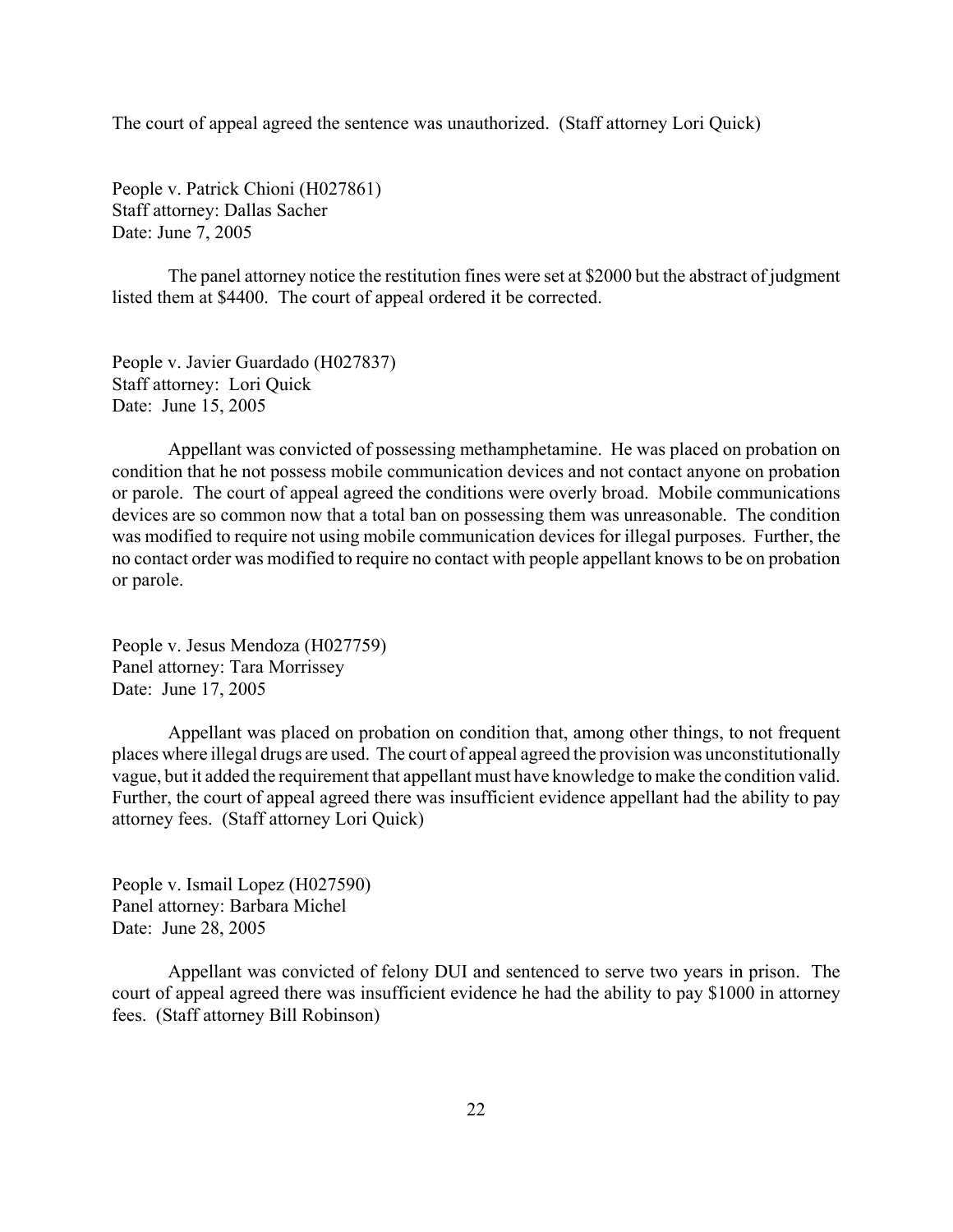People v. James Bray (H027244) Panel attorney: Maureen Fox Date: June 29, 2005

Appellant was convicted of 17 counts covering theft, violation of the unemployment insurance law, violation of the workers' compensation law, tax evasion, and misuse of a contractor's license. Essentially, appellant worked as a roofer, using another's name and contractor's license number. He failed to make payments for his employees for payroll taxes and for contributions into the unemployment insurance fund and workers' compensation fund. The court of appeal agreed that the amount of restitution should be reduced by about \$70,000 and two of the counts should have been stayed pursuant to Penal Code section 654. (Staff attorney Bill Robinson)

People v. Robert Martinez (H027382) Panel attorney: Randy Kravis Date: June 30, 2005

Appellant was convicted of burglary and sentenced to prison. The court of appeal found there was substantial evidence, but it agreed the restitution fine must be reduced because it could not include the amount representing the punishment for a count that was stayed pursuant to Penal Code section 654. Also, there was insufficient evidence of an ability to pay attorney fees. (Staff attorney Jonathan Grossman)

People v. Clarence Hamel (H027583) Panel attorney: Carl Gonser Date: July 6, 2005

Appellant was convicted of petty theft with a prior conviction and forgery. He had no prior strike convictions. He appealed, and the court remanded for resentencing. Upon resentencing, the trial court limited conduct credits under Penal Code section 4019 up until the time of the second sentencing hearing. This was error. Section 4019 does not apply after the initial sentencing hearing. (Staff attorney Paul Couenhoven)

People v. Louis Soto (H027820) Panel attorney: David Martin Date: July 8, 2005

Appellant was convicted of a violent felony which occurred in 1993. The court imposed a parole revocation restitution fine under Penal Code section 1202.45 which was enacted in 1994. This violated the ex post facto clause, and the fine was stricken. (Bill Robinson)

People v. Wes Guidotti (H027892)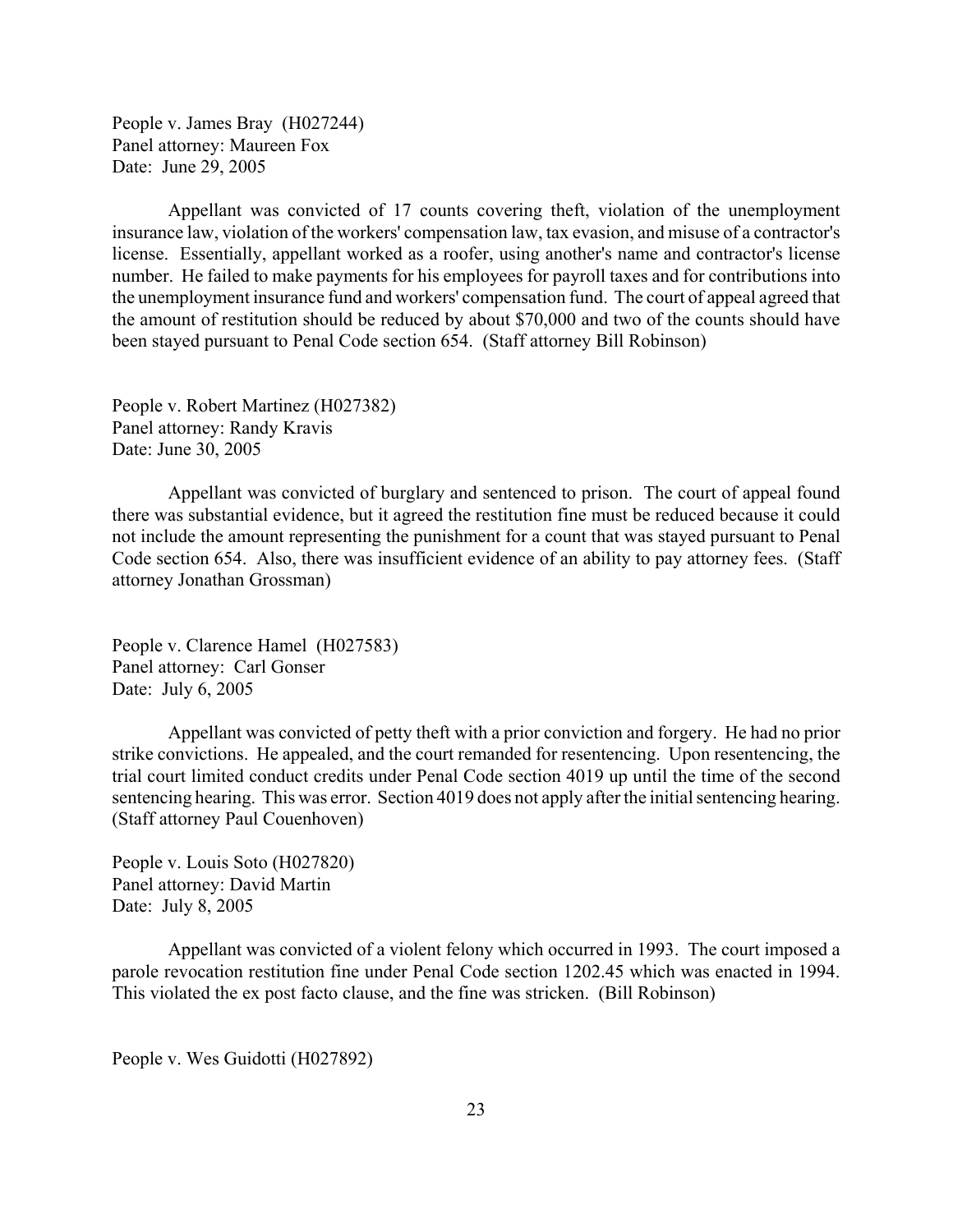Panel attorney: Alfons Wagner Date: July 8, 2005

When appellant was placed on probation, the court imposed a \$200 restitution fine. When he was eventually sentenced to prison on a violation of probation, the court imposed a \$600 restitution fine. The court of appeal agreed to reduce the fine to \$200, but it also imposed a parole revocation restitution fine. (Staff attorney Vicki Firstman)

In re Roberto M. (H028001) Panel attorney: Rita Sweenor Date: July 22, 2005

Appellant was found to have committed forcible rape and was committed to the California Youth Authority for a period not to exceed 18 months. He contended the court abused its discretion in sending him to CYA. The court rejected his claim. But it also rejected the Attorney General's claim that the juvenile court lacked authority to limit the commitment to 18 months. It argued that although amended Welfare and Institutions Code section 731 permits the juvenile court to reduce the maximum period of physical confinement, it was required to impose a lower or middle term as would be required by the determinate sentencing law. The court of appeal decided the juvenile court had the authority to impose any term up to the maximum term of confinement as defined by section 721. (Staff attorney Dallas Sacher)

People v. Thomas Gonzalez (H027978) Staff attorney: Bill Robinson Date: July 26, 2005

Appellant was convicted of possession of methamphetamine with a prison prior. The court stated it wanted to impose a two year sentence but could not find grounds to justify mitigating his sentence, so it imposed a sentence of 2 years 4 months. The court of appeal agreed the trial court misunderstood the scope of its discretion in that it could have struck the prison prior.

People v. William Ferris (H027806) Panel attorney: Siromi Fernando-Santana Date: August 2, 2005

Appellant entered into a plea bargain where he would plead guilty to robbery and admit he was personally armed with a deadly weapon. At the hearing to enter his plea, he pled guilty to the crime but the court never asked for him to admit the enhancement. He was placed on probation, but it was later revoked. The court sentenced him to serve four years in prison, including one year for the enhancement. The court of appeal agreed that he could not be punished for an enhancement he never admitted. (Staff attorney Jonathan Grossman)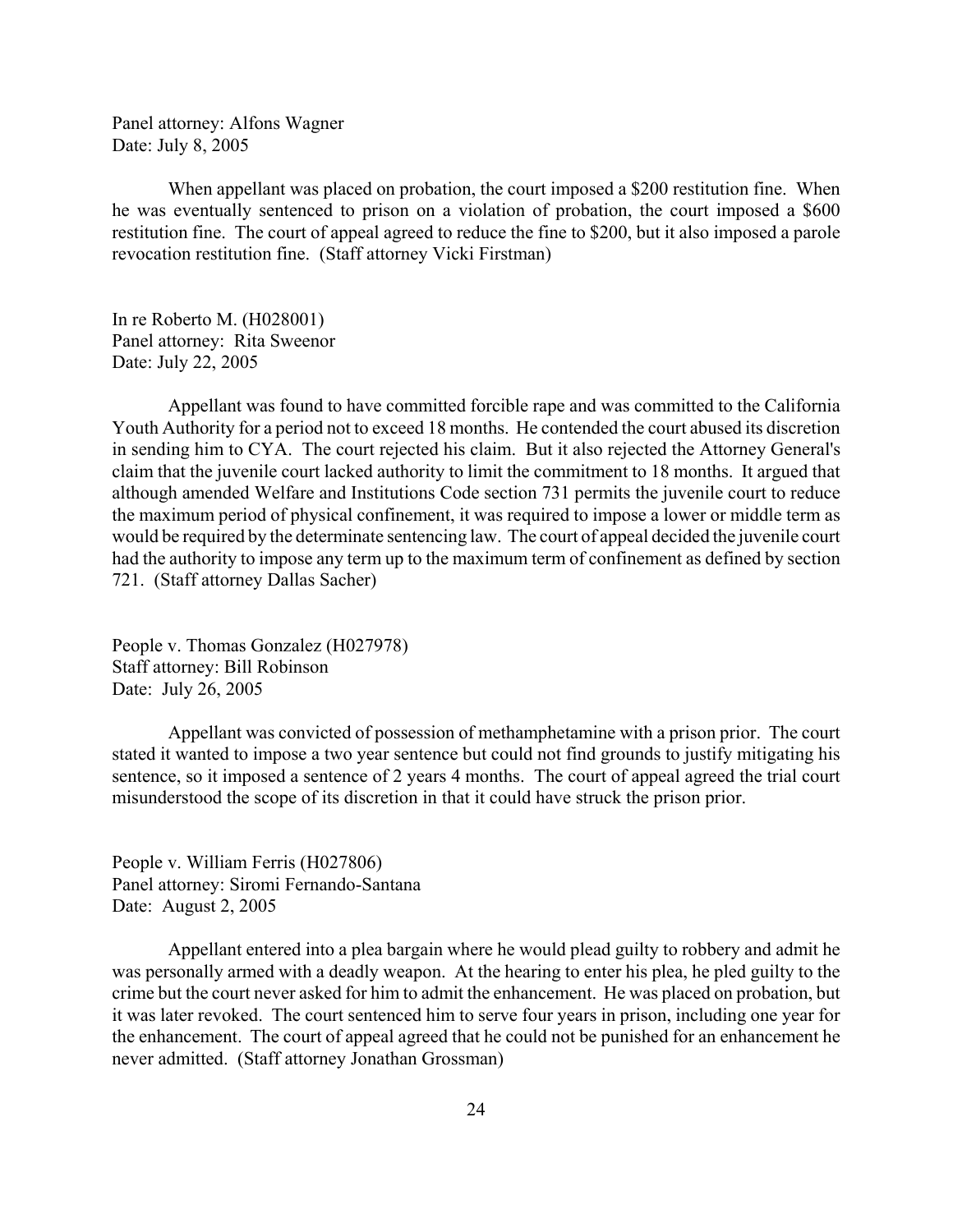People v. Jason White (H028398) Staff attorney: Lori Quick Date: August 5, 2005

In placing appellant on probation, the court imposed a restitution fine and a probation revocation restitution fine of the same amount pursuant to Penal Code section 1202.44. Because the crime was committed before section 1202.44 was enacted, the imposition of the second restitution fine violated the ex post facto clause.

People v. Jorge Figuoroa Panel attorney: Janet Gilger Date: August 11, 2005

The jury found appellant not guilty of felony false imprisonment but guilty of misdemeanor battery. The charges resulted from an argument he had with his girlfriend. He had two children ages 11 and 14 years. The argument did not take place where children were present. The trial court placed him on probation on condition that he complete a parenting class, among other things. The court of appeal agreed there was insufficient evidence to support this order. (Staff attorney Jonathan Grossman)

In re David P. (H027845) Panel attorney: Kathleen Novoa Date: August 12, 2005

The court of appeal agreed the matter must be remanded for the juvenile court to exercise its discretion in setting the maximum period of physical confinement at the California Youth Authority. (Staff attorney Paul Couenhoven)

People v. Samuel Saldana (H027313) Panel attorney: Joseph Shipp Date: August 18, 2005

The court sentenced appellant to prison for 26 years and assessed \$2000 in attorney fees. The court of appeal agreed there was insufficient evidence of an ability to pay. (Staff attorney Vicki Firstman)

In re Alex N. (H027720) Panel attorney: Laura Pedicini Date: August 22, 2005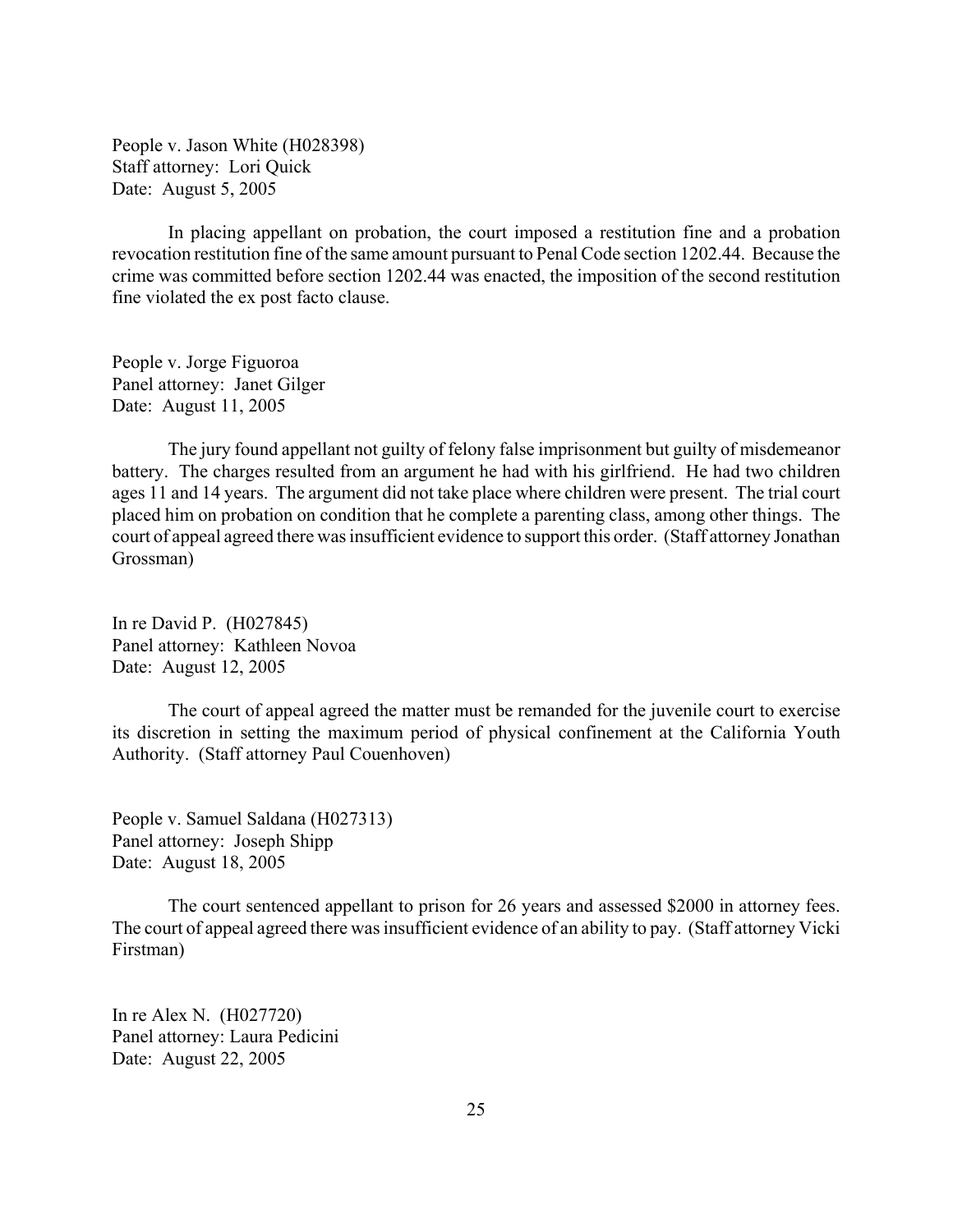When the minor was 13 years old, he had a relationship with his 13 year old girlfriend which resulted in a juvenile adjudication for violating Penal Code section 288 and oral copulation with a minor. He was placed on probation, but when he committed a new residential burglary, the juvenile court felt compelled to commit him to CYA. It acknowledged that this committing appellant to CYA on the sex offenses would require him to register as a sex offender, which the court thought was unjust. When appellant specifically asked to be committed only on the new charges, the juvenile court said it believed it lacked authority to do so. In a published opinion, the court of appeal reversed. A juvenile court does have the discretion not to aggregate the maximum confinement time with previous adjudications. This would have eliminated the requirement for him to register as a sex offender. Further, the juvenile court failed to exercise its discretion whether to limit the maximum term of physical imprisonment under amended section 731, subdivision (b) of the Welfare and Institutions Code. (Staff attorney Bill Robinson)

People v. Adrianna Perez (H027844) Panel attorney: Jereny Blank Date: August 22, 2005

Appellant was sentenced to prison. The court imposed a restitution fine and a \$20 county collection fee pursuant to Penal Code section 1202.4, subdivision (*l*). The court of appeal agreed that the county administrative fee did not apply when the defendant was sentenced to prison. (Staff attorney Paul Couenhoven)

People v. Tony Lee (H028348) Staff attorney: Paul Couenhoven Date: September 29, 2005

The trial court stayed one of the counts but calculated the restitution fine using that conviction. The court of appeal agreed this, and other minor sentencing errors needed to be fixed.

People v. Carrie Stalker (H028623) Panel attorney: Jeffrey Kross Date: September 29, 2005

The court of appeal agreed that a lab fee pursuant to Health and Safety Code section 11372.5 could not be imposed on a conviction for violating Health and Safety Code section 11370.1. Further, the trial court needed to clarify the amount and sources of the penalty assessments. (Staff attorney Dallas Sacher)

People v. Annie Steward (H027677) Panel attorney: Edward Mahler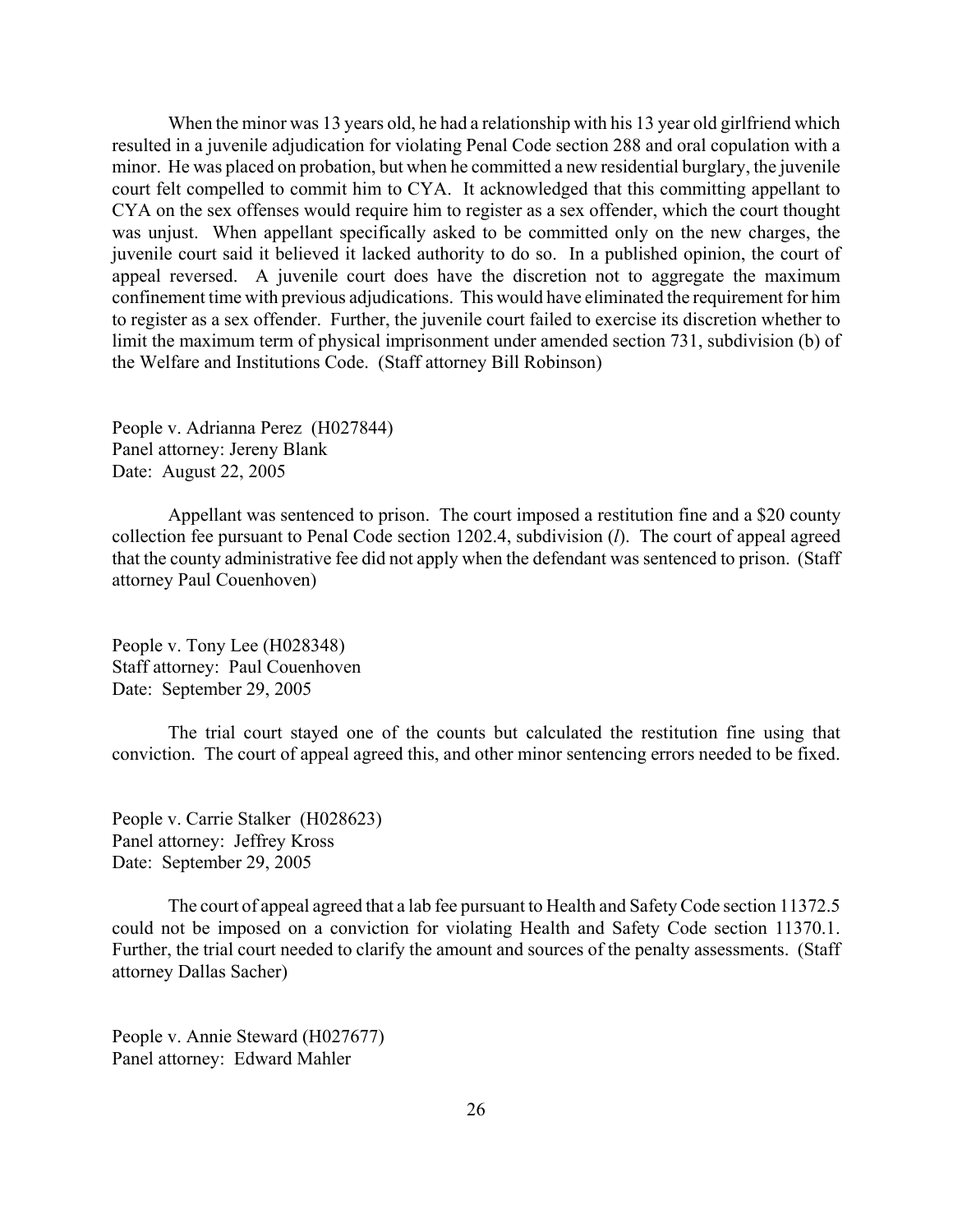Date: September 30, 2005

The court of appeal agreed appellant could not be convicted of grand theft from a person because it was a lesser included offense of grand theft from an elder or dependent adult. (Staff attorney Dallas Sacher)

People v. Oscar Salgado (H028401) Staff attorney: Paul Couenhoven Date: October 7, 2005

The court of appeal agreed that there was insufficient evidence appellant had the ability to pay \$1000 in attorney fees when he was sentenced to serve 17 years in prison and there was no evidence he had any assets.

People v. Joseph Ramirez (H027409) Panel attorney: Steven Schorr Date: November 3, 2005

Appellant was sentenced to serve 45 years to life under the One Strike Law. In a previous appeal, one conviction was reversed and other convictions were reduced to misdemeanors. Upon resentencing, the court imposed a prison term of 16 years. In this appeal, the court agreed that the trial court erred in not recalculating his presentence credits and remanded for the trial court to update the presentence credits. (Staff attorney Dallas Sacher)

People v. Gregory Moore (H028247) Panel attorney: Spencer Davis Date: November 4, 2005

Appellant was convicted of possession drug paraphernalia (Health & Saf. Code,  $\S$  11364) and ordered to register as a drug offender. The court of appeal struck the registration requirement because a violation of section 11364 is not listed as an offense requiring registration. (Staff attorney Lori Quick)

In re Scott W. (H028459) Panel attorney: Ann Vandepol Date: November 7, 2005

The court of appeal remanded the matter for the juvenile court to exercise its discretion in determining the maximum term of physical confinement at the California Youth Authority under Welfare and Institutions Code section 731. (Staff attorney Lori Quick)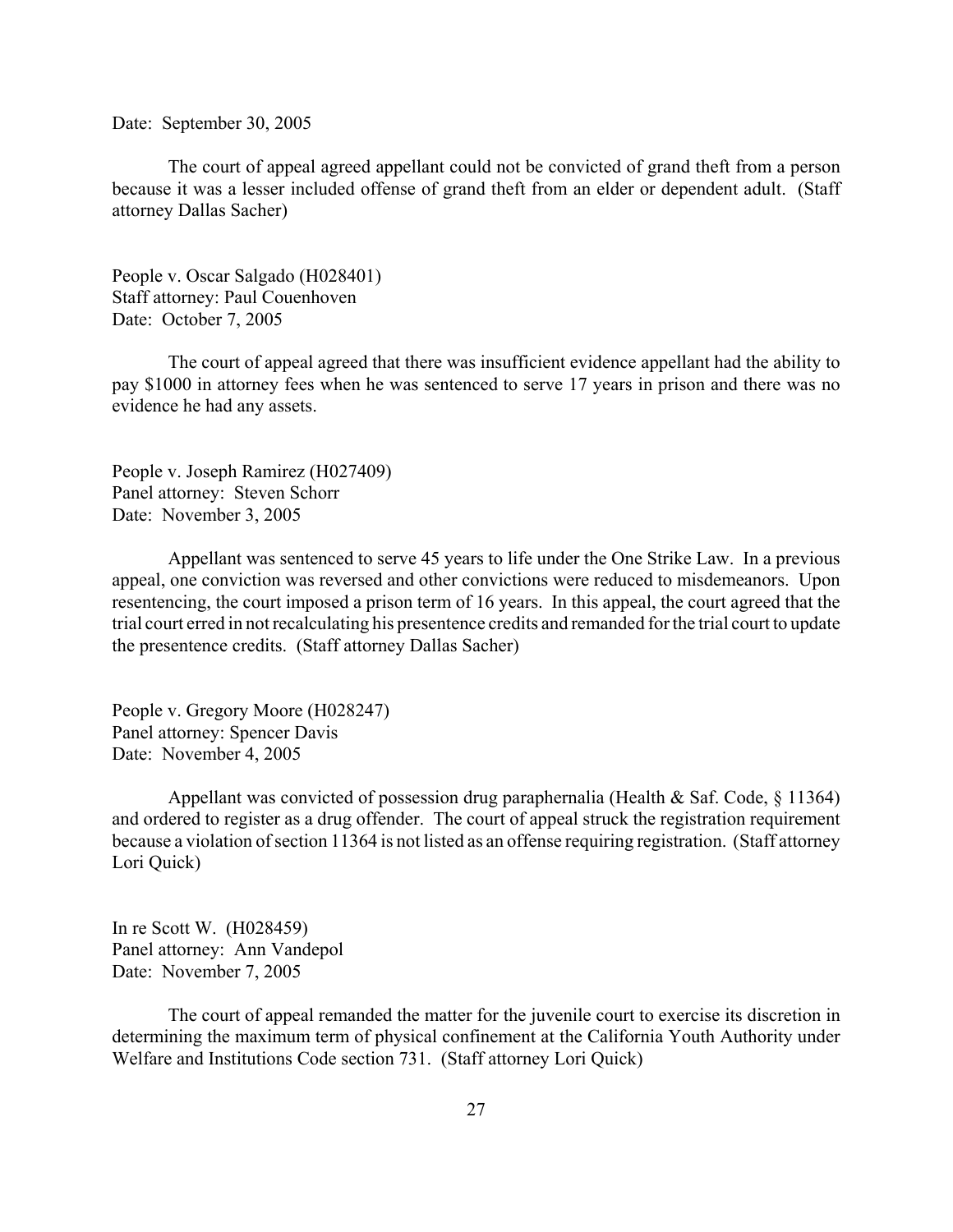People v. Vincent Royball (H028315) Panel attorney: Hilda Scheib Date: November 16, 2005

The court reversed an order for attorney fees for appellant sentenced to prison. (Staff attorney Dallas Sacher)

People v. Charles Cook (H028371) Staff attorney: Jonathan Grossman Date: November 14, 2005

Appellant, while already serving a prison sentence, pled guilty to conspiracy to import drugs into prison with the agreement he would serve four years in prison. There was no mention the sentence would be served consecutively, at the court initially sentenced him to serve a concurrent term. When the sentence was virtually over, CDC wrote to the court stating the sentence was illegal because it was a second strike sentence, so it needed to be imposed to be served consecutively. In absentia, the court changed the sentence to a consecutive term. Appellant appealed. The court of appeal reversed for the trial court to determine what the plea bargain was. On remand, the court stated it relied on its notes and the notes of the prosecutor to determine that it contemplated a consecutive term, though it acknowledged it appeared no one told appellant this. It imposed the four year consecutive sentence. On the second appeal, the court reversed. The plea bargain is determined by what the defendant reasonably understood what the agreement was. The trial court could not rely on parol evidence to determine what it thought the agreement was. Because the government waited until the time appellant finished his sentence, he was entitled to specific performance. The court of appeal ordered that the trial court modify the sentence by dismissing the strike and imposing a concurrent term.

People v. Louis Oliveras (H027856) Staff attorney: Vicki Firstman Date: November 14, 2005

In sentencing appellant to prison, the court imposed attorney fees of \$1000. The fees were reversed because there was insufficient evidence of an ability to pay.

People v. Manuel Contreras (H027452) Panel attorney: Diana Teran Date: December 6, 2005

A jury convicted appellant of 20 felonies concerning identity theft to open credit card accounts, two auto thefts, and possession of drugs. The court of appeal agreed that the punishment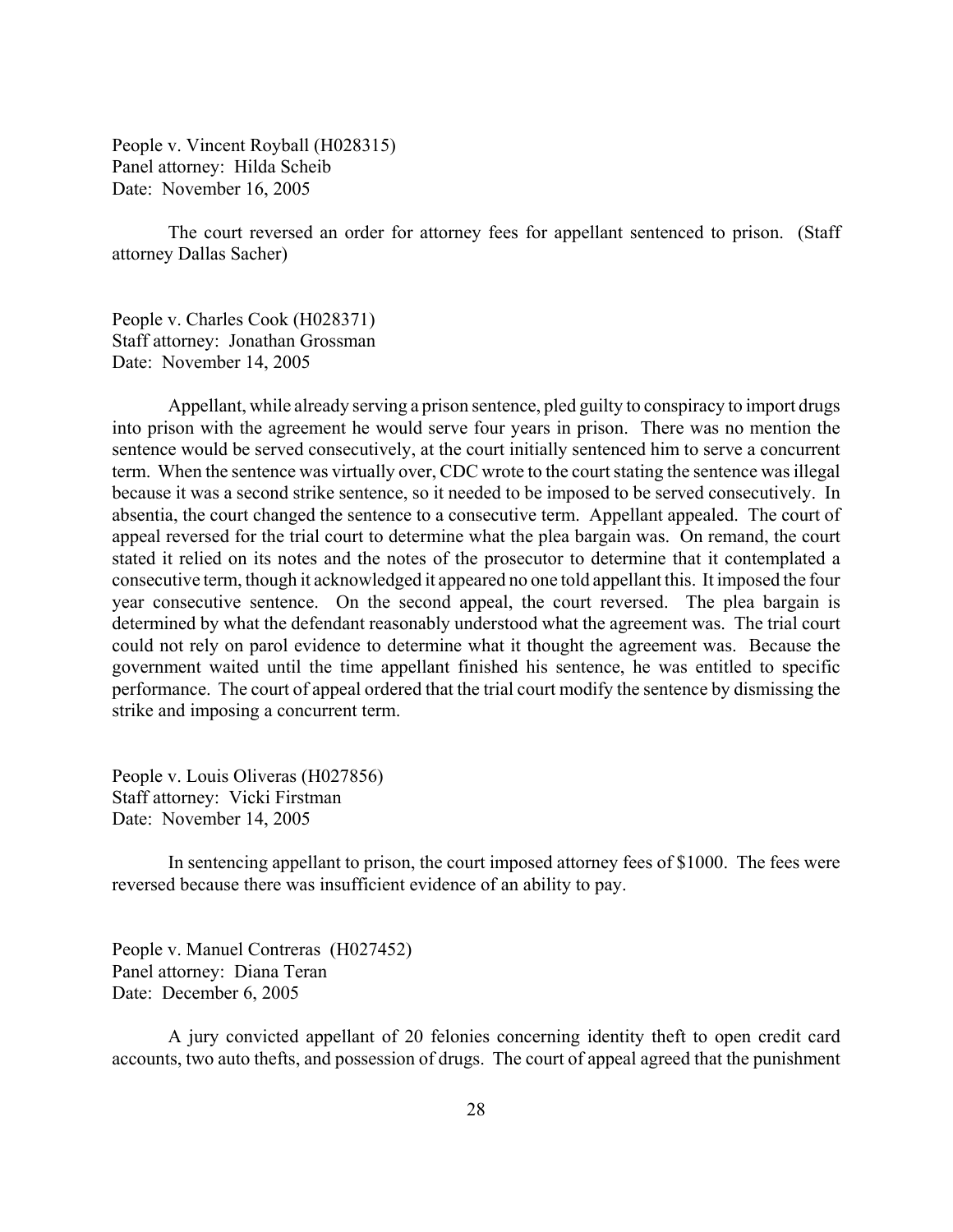for four fraud charges related to the auto thefts must be stayed under Penal Code section 654. (Staff attorney Dallas Sacher)

People v. Daniel (H028581) Panel attorney: Philip Brooks Date: December 13, 2005

The trial court imposed an AIDS fine on a conviction for violating Penal Code section 288, subdivision (a). The statute does not authorize the fine for this crime. (Staff attorney Lori Quick)

In re Justin B. (H028563) Panel attorney: Mark Demming Date: December 13, 2005

The trial court found true that minor committed two crimes for the benefit of the gang. The court of appeal agreed to reduce the maximum confinement time because the trial court erroneously believed count one was a violent felony (when it was a serious felony) and count two was a serious felony (when it was not). (Staff attorney Jonathan Grossman)

People v. Carmelita Viray (H026515) Panel attorney: Lauretta Oravitz-Komlos Date: December 14, 2005

Although the court of appeal affirmed the conviction, it reversed in a published decision the order that appellant pay almost ten thousand dollars in attorney fees. There was no objection to the amount, but the court held that no objection is necessary when the defendant is still being represented by the public defender's office because the office has a conflict of interest. Since there was no evidence supporting the amount, the order for attorney fees was reversed. (Staff attorney Michael Kresser)

People v. Antonio Birrey (H026596) Staff attorney: Paul Couenhoven Date: December 15, 2005

Appellant pled no contest to two counts of violating Penal Code section 288, subdivision (b)(1). The court imposed concurrent terms of eight years over appellant's objection that the factors in aggravation were not supported by the evidence. The court of appeal agreed. That force was used and the victim was young were elements of the offense; the argument that she was young for her age was not supported by the evidence. There was insufficient evidence appellant occupied a position of trust: he was a neighbor who knew the victim for a few months. Although there were two other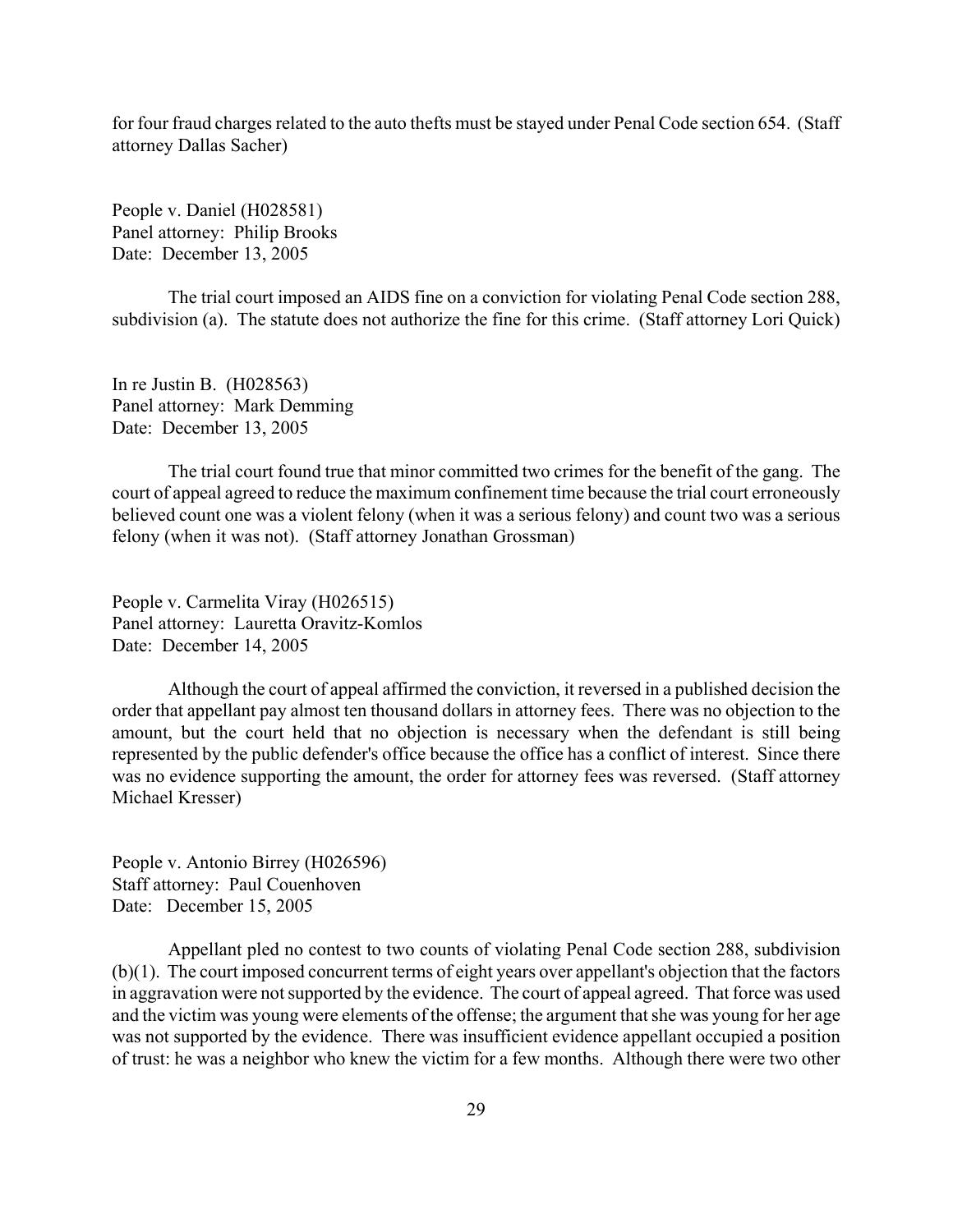factors in aggravation which were proper, it could not be concluded the sentencing court would have imposed the same sentence.

People v. David Vasquez (H028914) Panel attorney: Thomas Singman Date: December 20, 2005

When appellant was placed on probation, the court imposed a \$200 restitution fine. When his probation was revoked, the court imposed an \$800 restitution fine. The court of appeal reduced the fine to the original \$200. (Staff attorney Bill Robinson)

People v. Ronn Ward (H028512) Panel attorney: Joseph Shipp Date: December 22, 2005

Appellant pled guilty to second degree robbery. At sentencing, the court ordered that he pay \$750 in attorney fees. The minute order of the sentencing hearing also said the probation department shall determine the amount of victim restitution, although the trial court did not verbally state this. The court of appeal reversed the order for attorney fees because there was insufficient evidence of an ability to pay. It reversed the order permitting the probation department determine the amount of restitution because the defendant must agree to delegating the duty to the probation department. Since it was never discussed at the sentencing hearing, it cannot be deemed there was even an implied agreement. (Staff attorney Bill Robinson)

People v. Shane Aguda (H028776) Staff attorney: Lori Quick Date: December 28, 2005

The court of appeal reversed an order for appellant to pay \$200 in attorney fees because there was insufficient evidence of an ability to pay.

People v. Timothy O'Brien (H028740) Panel attorney: Alex Green Date: December 29, 2005

Appellant pled guilty to receiving stolen property. He moved to dismiss the prior strike conviction. The prosecution filed papers in opposition in which it described a 2002 theft by appellant as an *Estes* robbery. The court relied on this in denying the motion. On appeal, the Attorney General's Office conceded the 2002 theft did not qualify as an *Estes* robbery. Although appellant wrestled with security guards, he no longer had the property, so there was no taking of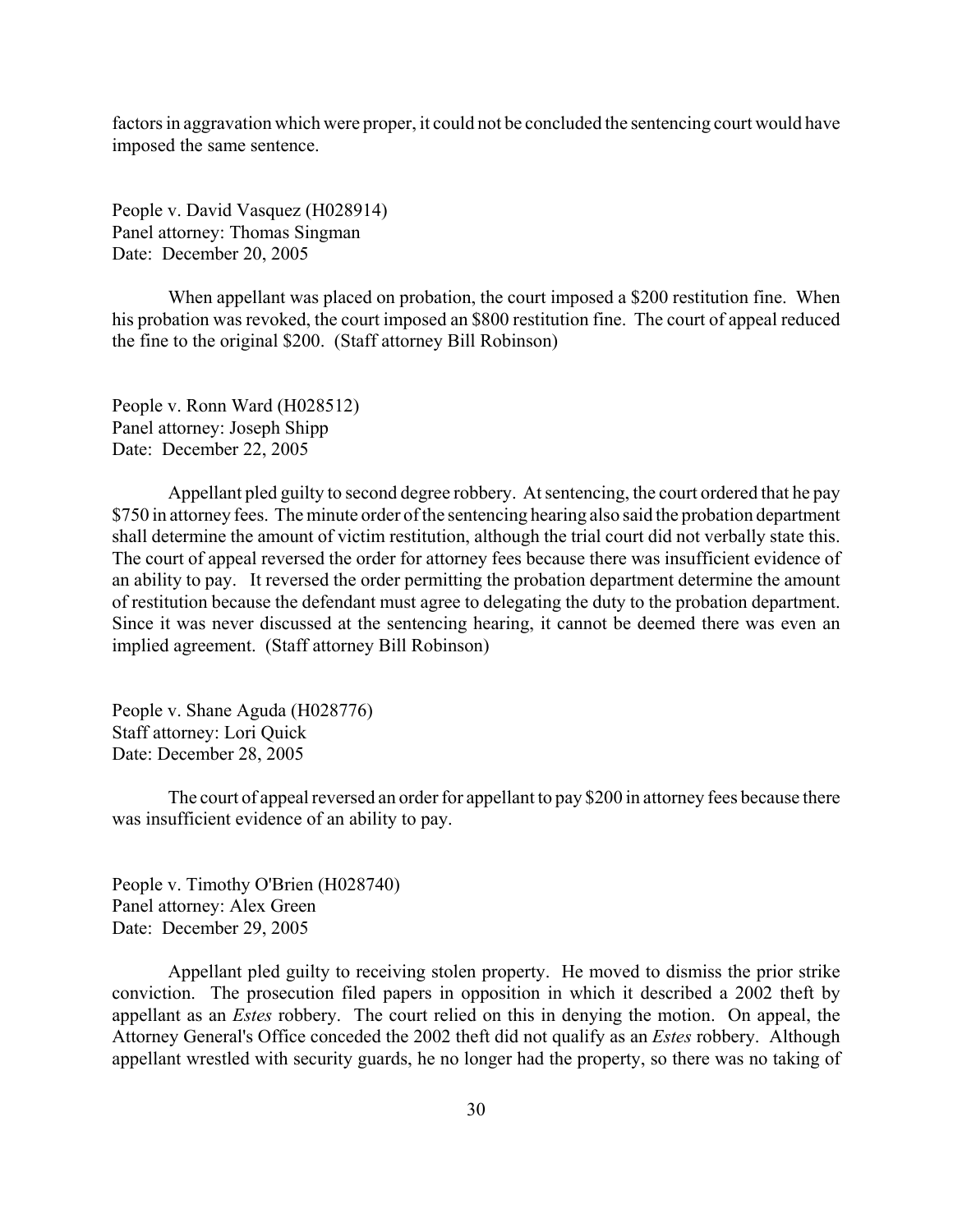<span id="page-30-0"></span>property by force or fear. The court of appeal found appellant's trial counsel was ineffective for not objecting to the trial court's characterization of the 2002 theft as a robbery. Because the court misapprehended the facts, it abused its discretion in deciding whether to dismiss the prior strike. The matter was remanded for a new sentencing hearing. (Staff attorney Dallas Sacher)

#### **DEPENDENCY CASES**

In re David W. (H027378) Panel attorney: Sharon Rollo Date: January 20, 2005

At the 6 month dependency review hearing, father was granted six more months of services. The county and the foster parents appealed. By the time the appeal was considered, the juvenile court terminated services at the 12 month review hearing. The court of appeal agreed with father that the appeal was moot and dismissed. (Staff attorney Jonathan Grossman)

In re Brian T. (H027988) Panel attorney: Catherine Czar Date: April 26, 2005

Attorney appropriately arranged for the stipulated reversal of an order terminating parental rights. (Staff attorney Jonathan Grossman)

In re M.T. (H028125) Panel attorney: Linda Harvie Date: April 26, 2005

The court of appeal reversed a dependency case for failure to provide adequate notice under the Indian Child Welfare Act. (Staff attorney Vicki Firstman)

In re Paul W. (H028475) Panel attorneys: Carolyn Todd and Margaret Pendergast Date: December 9, 2005

In a dependency case, the father was involved in a custody fight. The mother accused him of molesting their child in Colorado, and a petition was filed in the Santa Clara County Dependency Court to assume jurisdiction. CPS introduced evidence that the county CPS agency in Colorado found the allegation of molestation substantiated, but failed to present evidence that Colorado State agency overturned the finding based on the investigation of the police. The social worker report stated the mother's father overheard the father molesting one of the children, but trial counsel failed to interview the maternal grandfather who denied making such statements or hearing such evidence.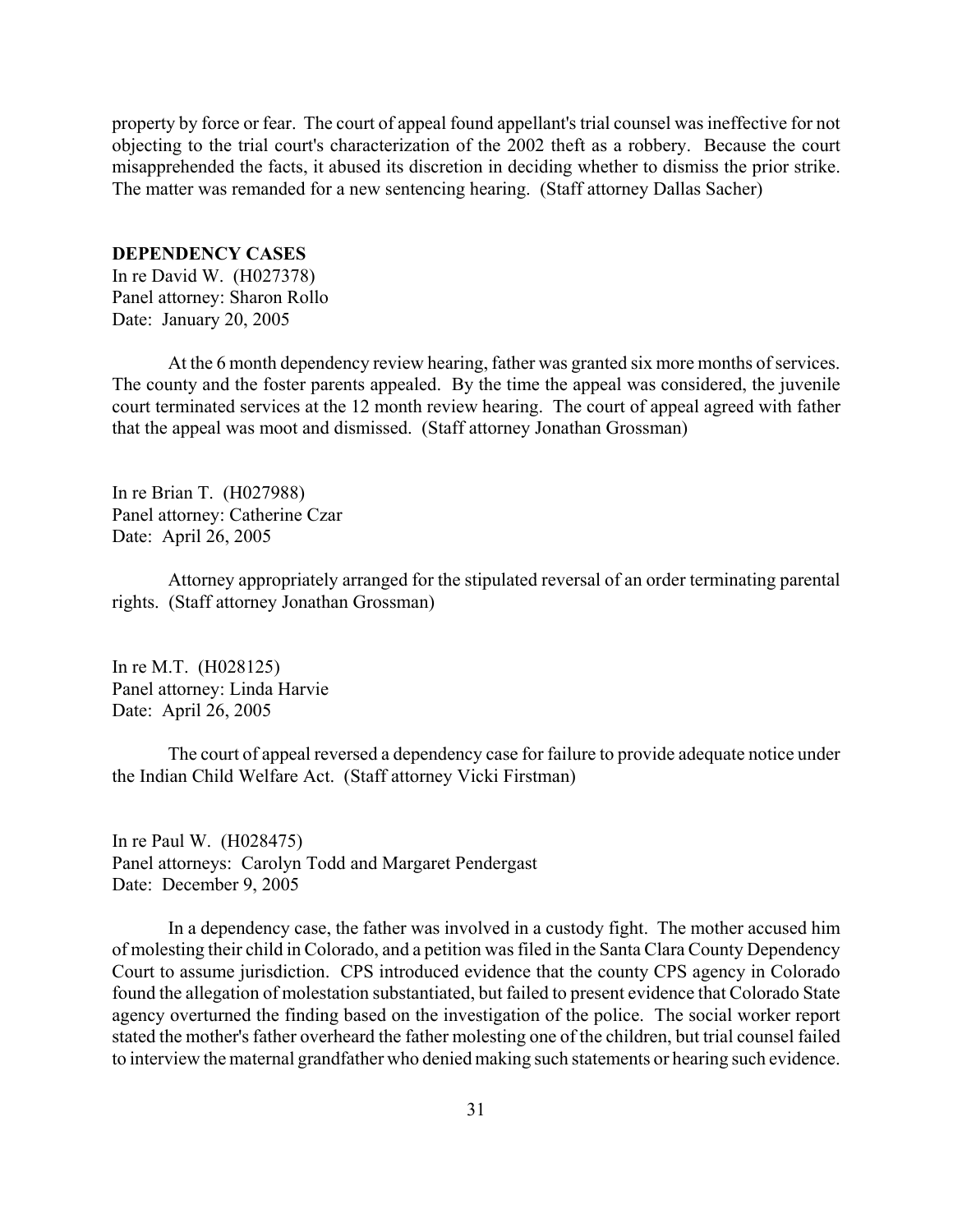The child recanted and the original allegations made by the child were made under conditions that she was under the influence of the mother. Thus, all of the allegations ultimately stemmed from the mother who was involved in the custody battle. The court of appeal issued an order to show cause on allegations of ineffective assistance of counsel for failing to adequately investigate the matter. At the OSC hearing, the superior court found that failure to investigate the allegations from Colorado or interview the investigating officers. Had there been a proper investigation, evidence would have been presented which would have been strong proof the molestation never happened. Since this was the central basis of the court assuming jurisdiction, the jurisdictional finding and all subsequent orders were vacated. (Staff attorney Vicki Firstman)

Juan M. v. Superior Court (H028600) Panel attorney: Valerie Sopher Date: June 13, 2005

During the dependency, the minor was placed with the father, but later removed because of failure of relapsing, among other things. At the section 366.26 hearing, no defense was presented, and the court terminated parental rights. A habeas corpus petition was filed in which the father alleged he speaks Spanish and his attorney simply gave him the social worker report which was in English. Trial counsel did not explain the contents of the report or any defenses that could be presented at the hearing. In fact, if asked he would have been able to present evidence concerning the parent-child exception. The court of appeal issued an order to show cause.

In re Vincent M. (H028980) Panel attorneys: Janet Sherwood and Carol Koenig Date: September 30, 2005

The court of appeal remanded the matter so that the juvenile court could provide adequate notice under ICWA. (Staff attorney Jonathan Grossman)

In re Cody D. (H028386) Panel attorney: James Haworth Date: October 20, 2005

The court of appeal reversed so that the juvenile court can comply with the requirements of the Indian Child Welfare Act. (Staff attorney Jonathan Grossman)

In re M.F. (H028610) Staff attorney: Jonathan Grossman Date: December 5, 2005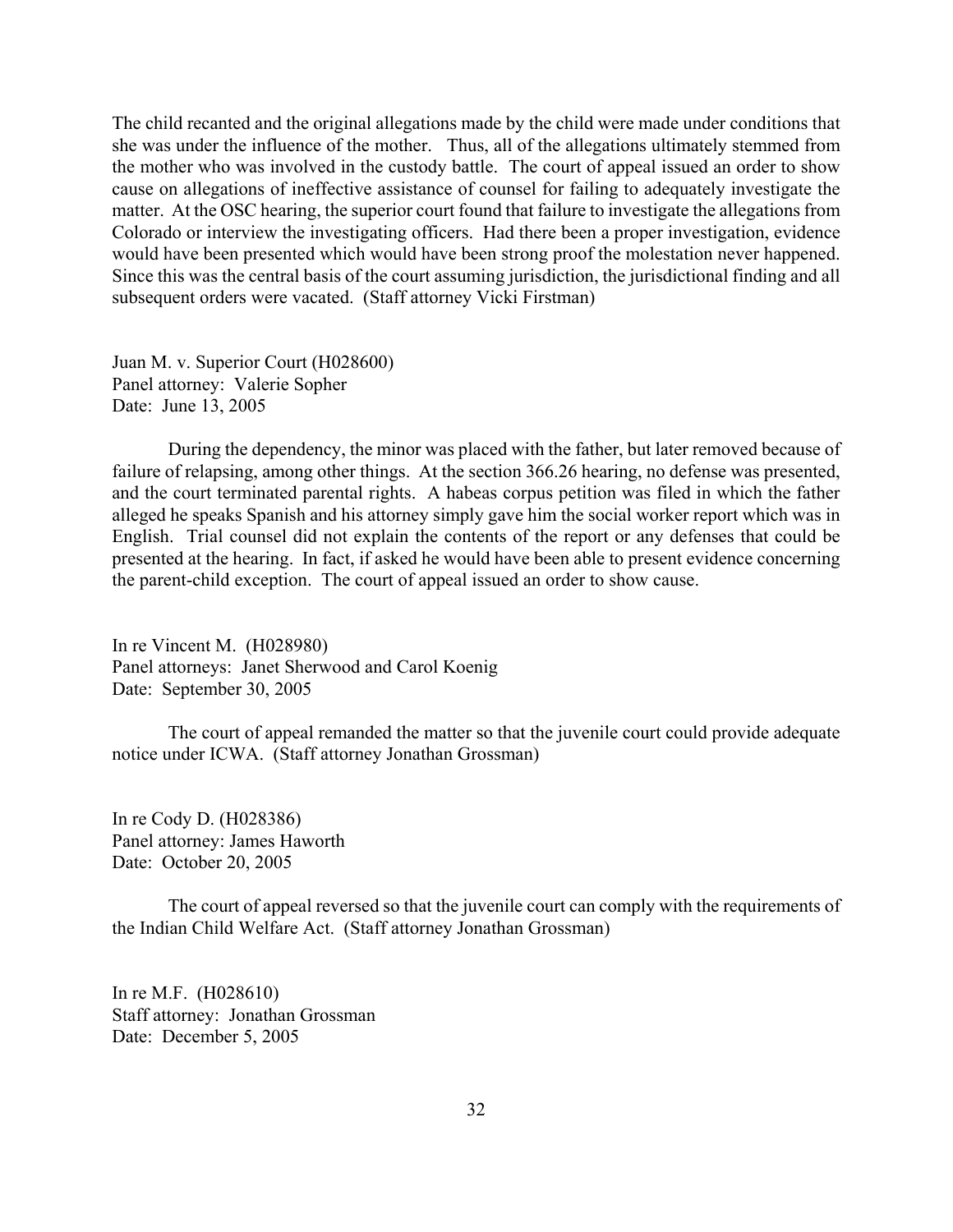<span id="page-32-0"></span>The court of appeal reversed because the county provided inadequate notice under ICWA.

In re J.W. (H028424) Panel attorney: Carolyn Todd Date: December 21, 2005

The juvenile court placed appellant's girls with the mother and continued the matter under family maintenance. At a review hearing, the juvenile court suspended his visits unless they were approved by a counselor. The court of appeal reversed, holding that the only issue at the family maintenance review hearing is whether the court should continue jurisdiction notwithstanding the children's placement with a parent. Thus, an order restricting appellant's access to the children could not be made without a section 388 petition to modify the visitation orders made at the dispositional hearing. Alternatively, appellant was not provided sufficient notice that restriction of visitation was to be considered at the hearing. (Staff attorney Vicki Firstman)

#### **HABEAS PROCEEDINGS**

In re Kailash Chaudhary (H027084) Panel attorney: Keith Wattley Date: January 20, 2005

Chaudhary was separating from his wife after five years of marriage. During one argument, she told him he was not the father of their child. Outraged, he reached for a revolver, lost control, and shot her five times. He called 911 and hysterically tried to obtain medical help for his wife, but she died after medical personnel arrived. He admitted shooting her, although he could not remember the actual event. He agreed to plead no contest to second degree murder in 1987. In 2002, the Board of Prison Terms found him suitable for parole, but the governor vetoed the decision. He filed a habeas corpus petition in the superior court which granted relief. The Attorney General appealed. The court of appeal affirmed the decision to grant relief. Although the decision to deny parole must be upheld if there was "some" evidence to support it, the reasons for denying parole were not supported by the record. (Staff attorney Michael Kresser)

In re Lynn Alvarade (H027090) Staff attorney: Michael Kresser Date: January 21, 2005

Alvarade was in an argument with an acquaintance. At one point, he pulled out a gun. The victim said, "Oh, shoot me." Alvarade obliged, fatally shooting him three times. He pled no contest to second degree murder. The Parole Board refused to set a parole release date. Alvarade filed a petition for writ of habeas corpus in the superior court which was granted. The Attorney General appealed. A divided court of appeal affirmed the granting of habeas relief. It concluded there was not "some evidence" that he was unsuitable for parole.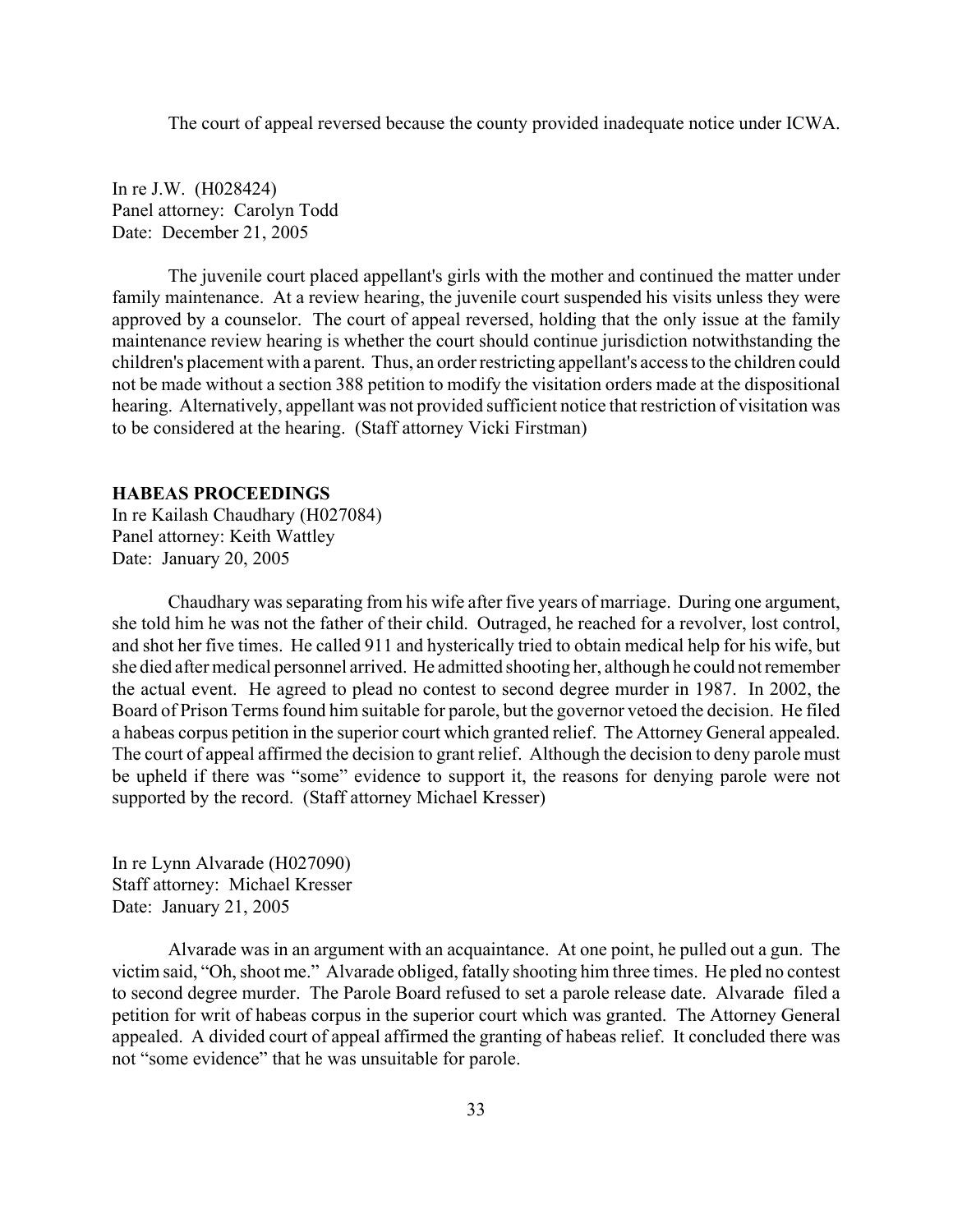In re Darryl Jones (H027718) Staff attorney: Paul Couenhoven Date: February 2, 2005

Appellant was a prisoner who was medicated for schizophrenia. At one point, the prison officials decided appellant was just malingering and took him off his medication without monitoring him. Appellant became unstable and got in a fight with a guard. Defense counsel did not investigate an insanity defense, did not present any evidence of appellant's mental state at trial, and presented no mitigating evidence at the Romero motion. Defense counsel also did not object to appellant appearing before the jury in prison garb and shackles. The court of appeal issued an order to show cause.

In re Isidro DeLuna (H027086) Panel attorney: Steven M. Defilippis Date: February 4, 2005

DeLuna shot a person after a drunken argument. He pled guilty to second degree murder in 1985. The parole board found him unsuitable for parole. The court of appeal found that there was some evidence to support the finding that the crime was cruel and callous, but there was not some evidence to support the other findings of the parole board. Thus, the court remanded the matter for a new hearing. (Staff attorney Michael Kresser)

In re Moses C. (H028319) Panel attorney: James Duffy Date: February 28, 2004

A person was attacked by a gang of people near a housing project. A witness identified appellant and a couple of adults as the culprits. The minor admitted the allegations. Subsequently, the case fell apart at the preliminary hearing of the adult defendants. Counsel for the minor did nothing. The court of appeal issued an order to show cause on allegations of ineffective assistance of counsel for failing to adequate investigate the case. (Staff attorney Bill Robinson)

In re William Cousins (S122142) In pro per Date: March 23, 2005

Cousins was sentenced to a 25 to life term under the strikes law for violating the "change of location" provisions of section 290. Cousins had registered with the police by providing two addresses at which he could be contacted while he was homeless and lived in his car, but the clerk who wrote up his registration neglected to check the "Transient" box on the form. The jury hung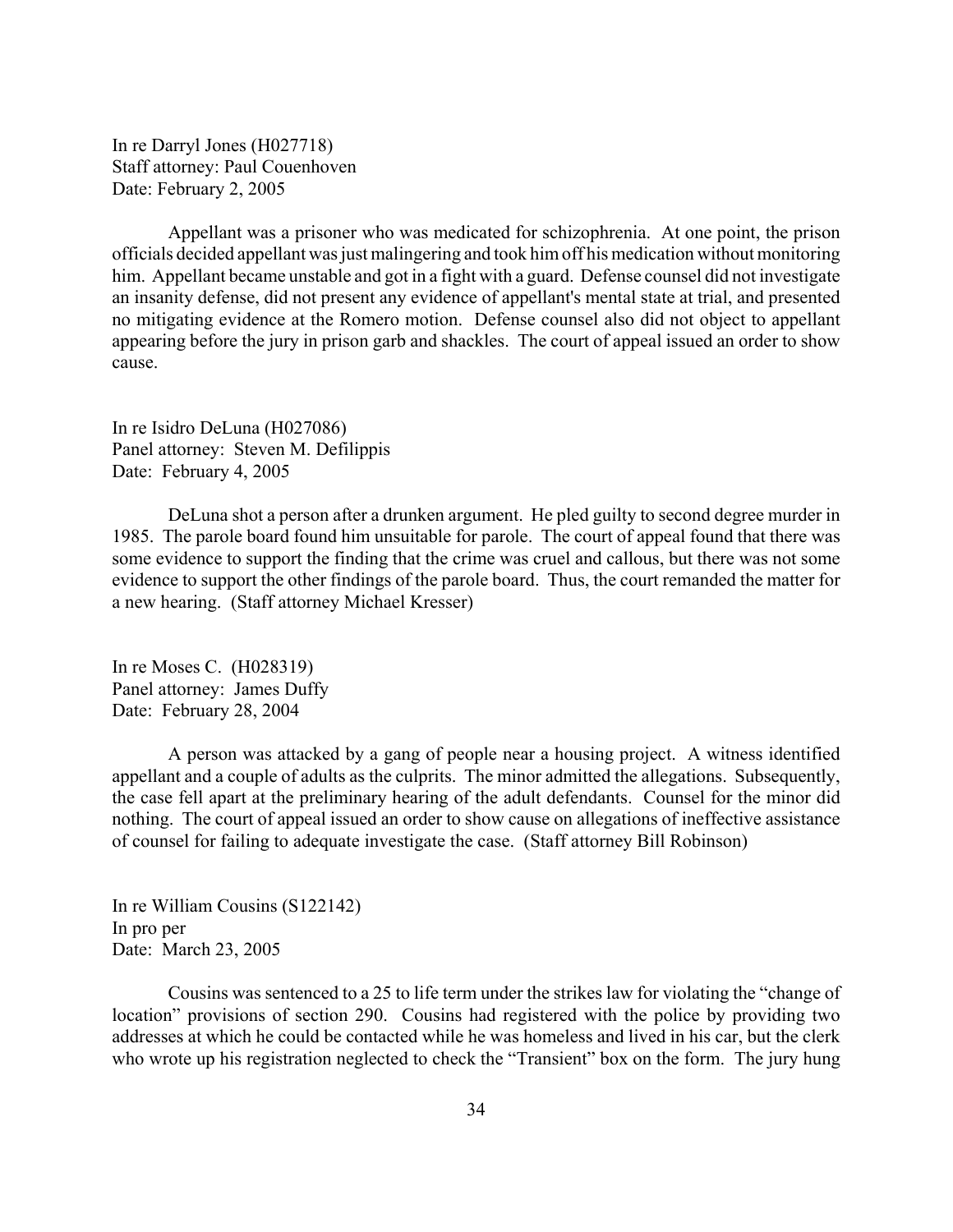on the charge of fraudulent registration, but convicted Cousins on the "change of location" provisions because he moved his car a block away from one of the two addresses provided without notifying the police. After losing on direct appeal handled by panel attorney Jill Fordyce, he filed a petition for writ of habeas corpus in the Supreme Court on the ground that the requirement to register a new location was unconstitutionally vague under *People v. North* (2003) 112 Cal.App.4th 621, 624, a case decided after Cousins's appeal was final. The Supreme Court issued an order to show cause returnable to the superior court. In the superior court, the district attorney's office conceded. The conviction was vacated and the case dismissed. Panel attorney Jill Fordyce prepared the habeas corpus petition for the petitioner. Allan Schwartz represented him on the habeas petition in the superior court. (Staff attorney Bill Robinson)

In re Mel Bichayada (H026837) Panel attorney: Ozro Childs Date: April 21, 2005

The defendant obtained trial counsel to move to withdraw the plea, but the motion, based on a failure to advise him that the duty to register would last a lifetime, was unsuccessful. On appeal, a new habeas petition was filed alleging the plea was not valid because he was never advised of the immigration consequences. The court of appeal issued an order to show cause. (Staff attorney Jonathan Grossman)

In re Melvin Simmons (H028137) Panel attorney: Rudy Kraft Date: April 21, 2005

The defendant was found guilty by a jury. During the trial, he was in shackles and prison attire, but trial counsel did not object. The court of appeal issued an order to show cause. (Staff attorney Vicki Firstman)

In re Salvador Tomas (H028318) Panel attorney: Gerald Clausen Date: July 14, 2005

Mr. Tomas pled guilty to hit and run with injury and admitted an enhancement for personally inflicting great bodily injury. At sentencing, the court stated it was not willing to sentence him according to the plea bargain. Under advice of new counsel, he chose not to withdraw his plea, but counsel argued the gbi enhancement should be stricken because he was factually innocent of the allegation. The court denied the motion. In a habeas corpus petition, he alleged trial counsel was incompetent for misadvising him not to withdraw his plea when given the opportunity. Contrary to trial counsel's advice, he received no benefit in going ahead with sentencing since he could not have been found to have committed gbi. The court of appeal issued an order to show cause. (Staff attorney Jonathan Grossman)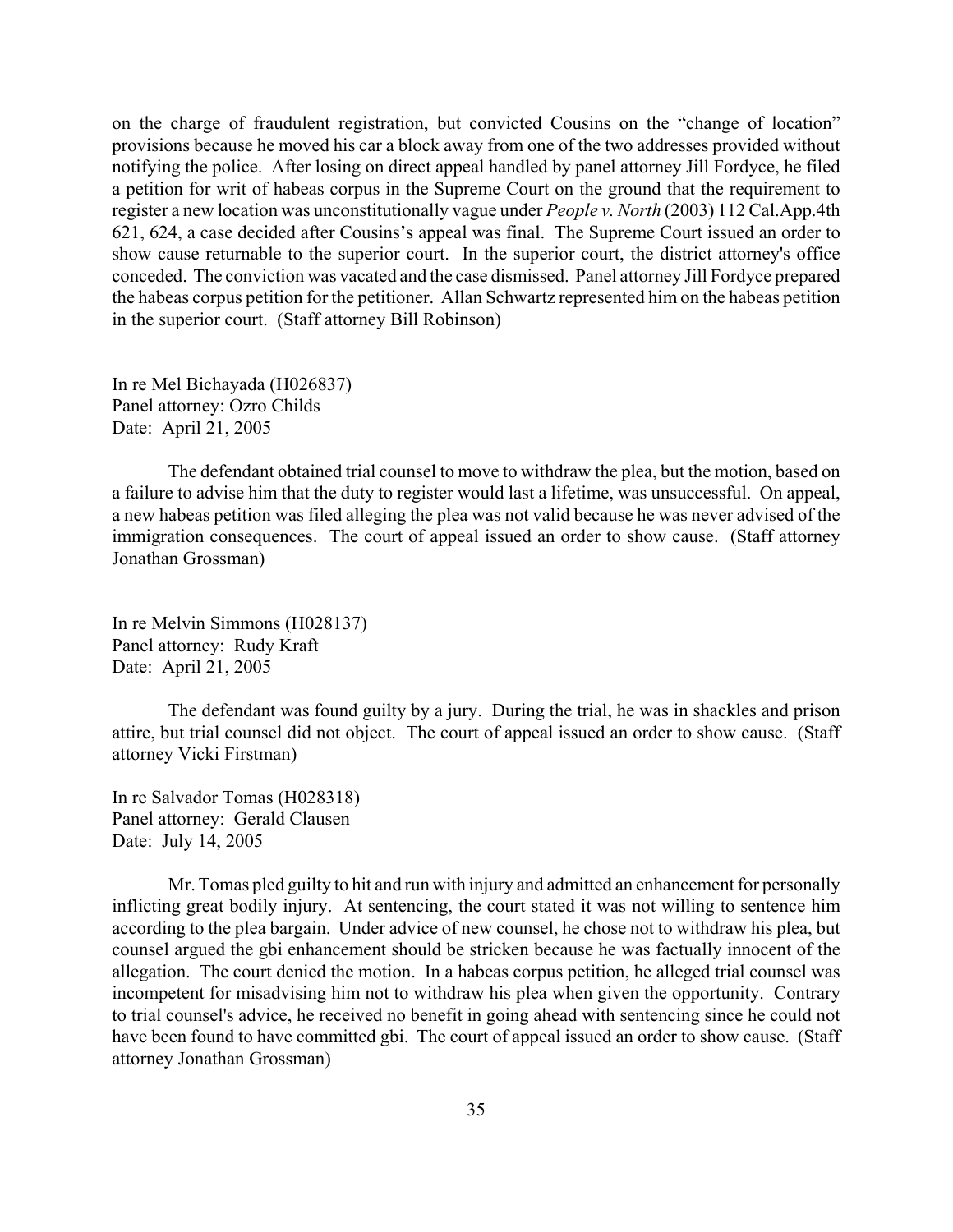In re Earnest Ochoa (H028057) Panel attorney: Sharon Flemming Date: July 21, 2005

Ochoa was sentenced to serve 27 years to life in prison for possession of methamphetamine with two prior strike convictions. His sentence was upheld on appeal but the court of appeal issued an order to show cause returnable to the superior court in response to his habeas corpus claim that trial counsel was ineffective for not moving to suppress evidence. After an evidentiary hearing, the superior court denied relief. He filed a new habeas corpus petition in the court of appeal, and the court reversed. Officers stopped Ochoa in front of his home on a traffic violation. He led the officers inside his home to retrieve identification. There, they learned he was on parole. They asked him if they could search the room, but he said it was his roommate's room. The officers then asked the roommate, she initially refused consent. When they told her they could search anyway because he was on parole, she relented. The court of appeal disagreed with the superior court that there was substantial evidence of valid consent to the search. (Staff attorney Bill Robinson)

In re Dave Bautista (H024442) Panel attorney: Meredith Fahn Date: September 22, 2005

Defendant pled to possession of marijuana for sale. He filed a habeas corpus petition alleging ineffective assistance of counsel in that he was not advised the conviction would automatically lead to his deportation. Further, trial counsel did not seek a plea bargain for transportation of marijuana, which would not have led automatically to deportation. The court of appeal had issued an order to show cause, returnable to the court of appeal, but it remanded the matter to the superior court for an evidentiary hearing. At the hearing, trial counsel refuted defendant's allegations and stated he did advise him that he would be deported. Trial counsel's testimony contradicted his affidavit that was attached to the habeas petition. The prosecutor testified he would not have agreed to a plea bargain where the defendant would plead to transporting marijuana. The referee and the court of appeal found that trial counsel did not properly advise the defendant of his immigration consequences and did not pursue an alternative plea bargain. Even if the prosecutor would have refused to negotiate, it was reasonably probable defendant then would have gone to trial. The court of appeal granted the petition. (Staff attorney Vicki Firstman)

In re Manuel Contreras (H029083) Panel attorney: Diana Teran Date: December 6, 2005

A jury convicted defendant of 20 felonies concerning identity theft to open credit card accounts, two auto thefts, and possession of drugs. It was alleged in a habeas petition that trial counsel was ineffective for not objecting to the amount of victim restitution. The sentencing court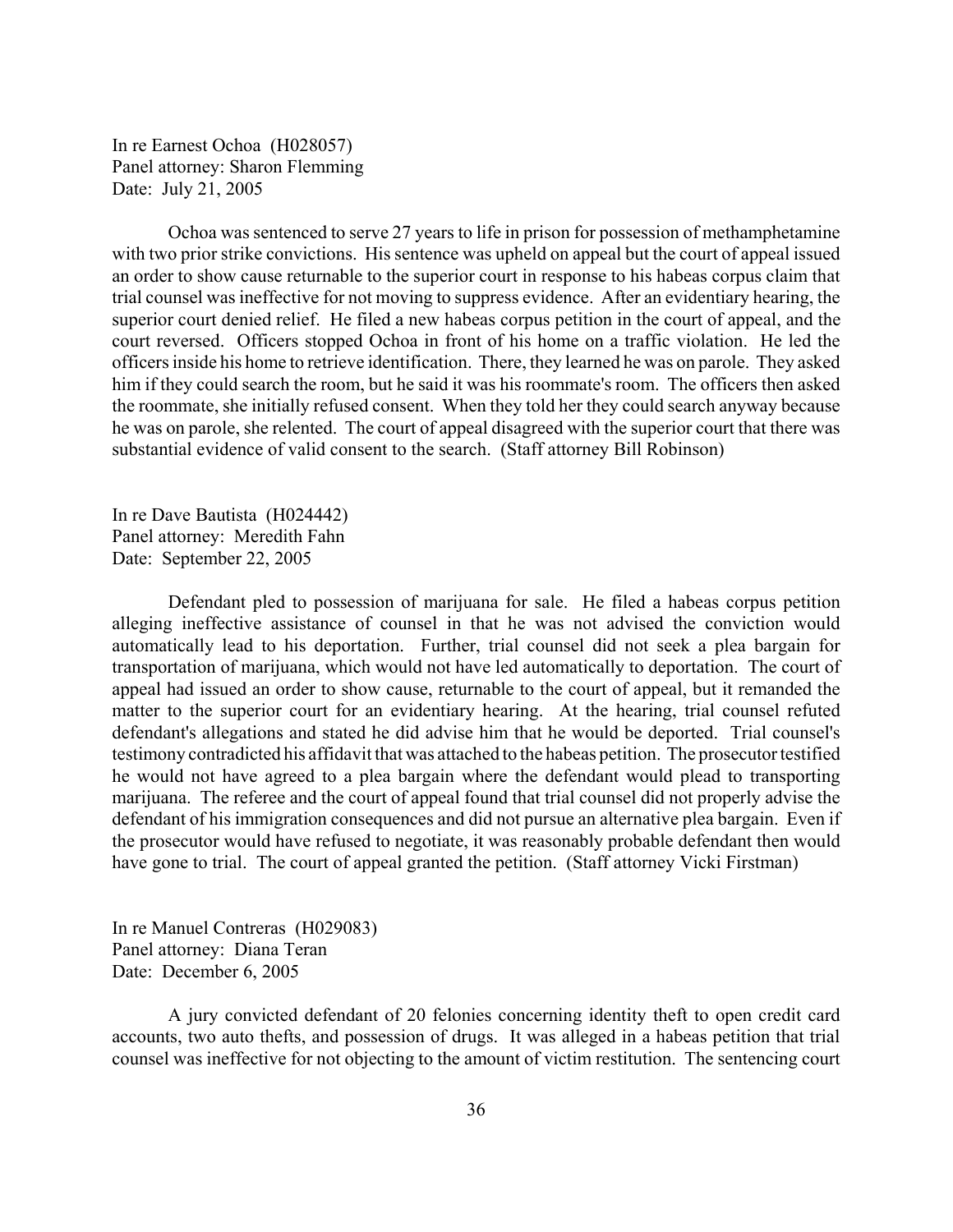<span id="page-36-0"></span>ordered defendant to repay the automobile retailers the full value of the cars. But the cars were repossessed in new condition and will likely be resold. The court of appeal issued an order to show cause. (Staff attorney Dallas Sacher)

In re Paul Magnan (H028530) Staff attorney: Dallas Sacher Date: January 5, 2006

The court of appeal issued an order to show cause, returnable to the superior court on allegations that trial counsel rendered ineffective assistance of counsel. Magnan was convicted of possessing less than a gram of heroin and possessing methamphetamine for sale; he was sentenced to life under the Three Strikes Law. The meth was found in a cigarette box next to his girlfriend who was a meth user, Magnan used the same brand of cigarettes and possessed \$300. According to a police officer testifying as an expert, the amount of meth was just under an ounce and the difference between an ounce and the amount seized could be sold for about \$300. Magnan had told trial counsel that the \$300 he possessed was recently wired to him by his mother, a fact that was verifiable. Trial counsel, however, made no attempt to investigate the claim or otherwise explain the possession of the money. The superior court granted relief.

#### **MISCELLANEOUS**

People v. Daniel Lowe (H026889) Attorney: Nancy Brewer and Brian Matthews Date: January 24, 2005

The Santa Clara County District Attorney's office filed a felony complaint against Lowe, but it waited five months before arraigning him. In the meantime, he served a separate sentence in Alameda County. Lowe argued he was denied a speedy trial which prejudiced him because he was deprived of the possibility of a concurrent sentence. The superior court agreed and dismissed. The prosecution appealed. The court of appeal affirmed. Although he could have been charged with a prior strike conviction, which would have precluded a concurrent sentence, it was still possible he could have received a concurrent sentence. The prosecution failed to present justification for the delay. (Santa Clara County Public Defender's Office)

People v. Vincent DiLorenzo (H026921) Staff attorney: Lori Quick Date: April 19, 2005

The superior court expunged DiLorenzo's conviction for securities fraud, though he had not completed repaying the victim restitution. The prosecution appealed. The court of appeal found there was no abuse of discretion. He otherwise fulfilled the conditions of probation, there was no willful failure to complete the payments, and he remained liable for the restitution as a civil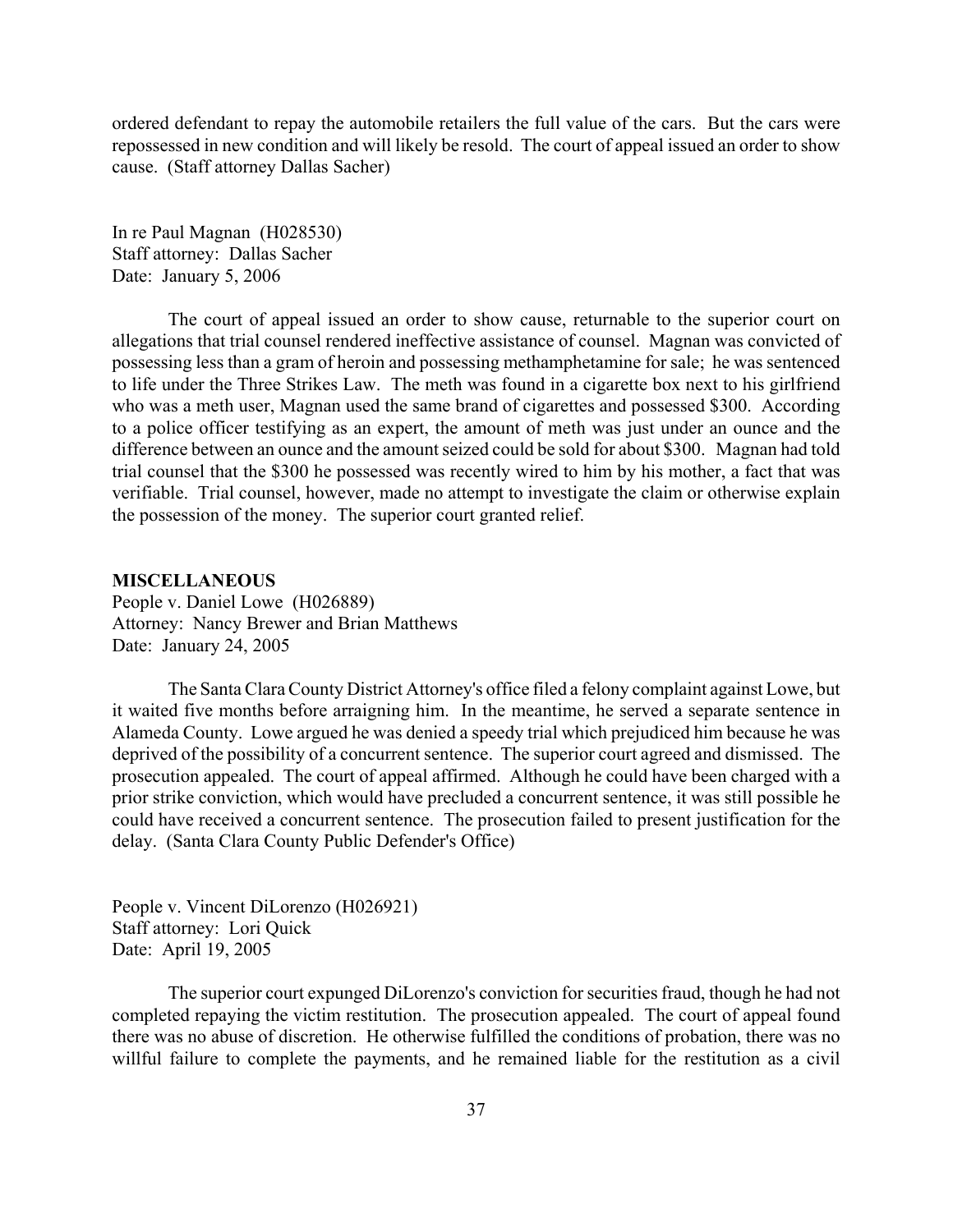judgment.

People v. Brew (H024607) Attorney: Dennis Riordan Date: May 31, 2005

Appellant was charged with murder in a case where he allegedly shook his girlfriend's baby. The court found he was indigent, but his family paid a little more than \$100,000 to retain counsel. The superior court rejected his request for investigation fees, citing the high fee. Retained counsel withdrew. The court appoint counsel, but discharged appointed counsel upon granting a Marsden motion. It did not appoint new counsel or obtain a waiver from appellant, but he found himself trying the case by himself. The trial involved the testimony of medical experts. The jury found him guilty, and the court sentenced him to life in prison. The court of appeal reversed. The trial court unlawfully deprived an indigent defendant of ancillary fees and deprived him of his right to counsel when it forced him to represent himself at trial.

Juan H. v. Allen (9th Cir. No. 04-15562) Staff attorney: Jonathan Grossman Date: June 2, 2005

Juan lived in a trailer park which was populated by members from a rival gang. One evening, there was a drive-by shooting at his home. He accompanied his older brother who explored the area outside his home. His brother confronted two people who lived at the trailer park. The brother then pulled out a shotgun and shot at both, fatally wounding one of them. Juan did not say anything or do anything to encourage his brother. The brother ran past Juan's home and drove away. Juan ran home. The juvenile court found Juan culpable for murder and attempted murder and the state court affirmed. In a published decision, the Ninth Circuit Court of Appeals held it was unreasonable for the state court to find there was sufficient evidence.

People v. Weibin Jiang (H026546) Attorney: Gerald Uelmen Date: June 16, 2005

Appellant was from China who was working for a computer company in California. He befriended another and this led to allegations of rape. Appellant was arrested and Mirandized. The interview was recorded, and the recording revealed that the translation of his Miranda rights were botched. The court of appeal held that his statements from the custodial interrogation should have been excluded because the prosecution failed to show he was properly advised of his Miranda warnings. Further, when appellant was accused of the crime, he started writing information for his attorney on his laptop computer that was issued by his company. The superior court ruled the information was not privileged because it was stored in a company-issued computer. The court of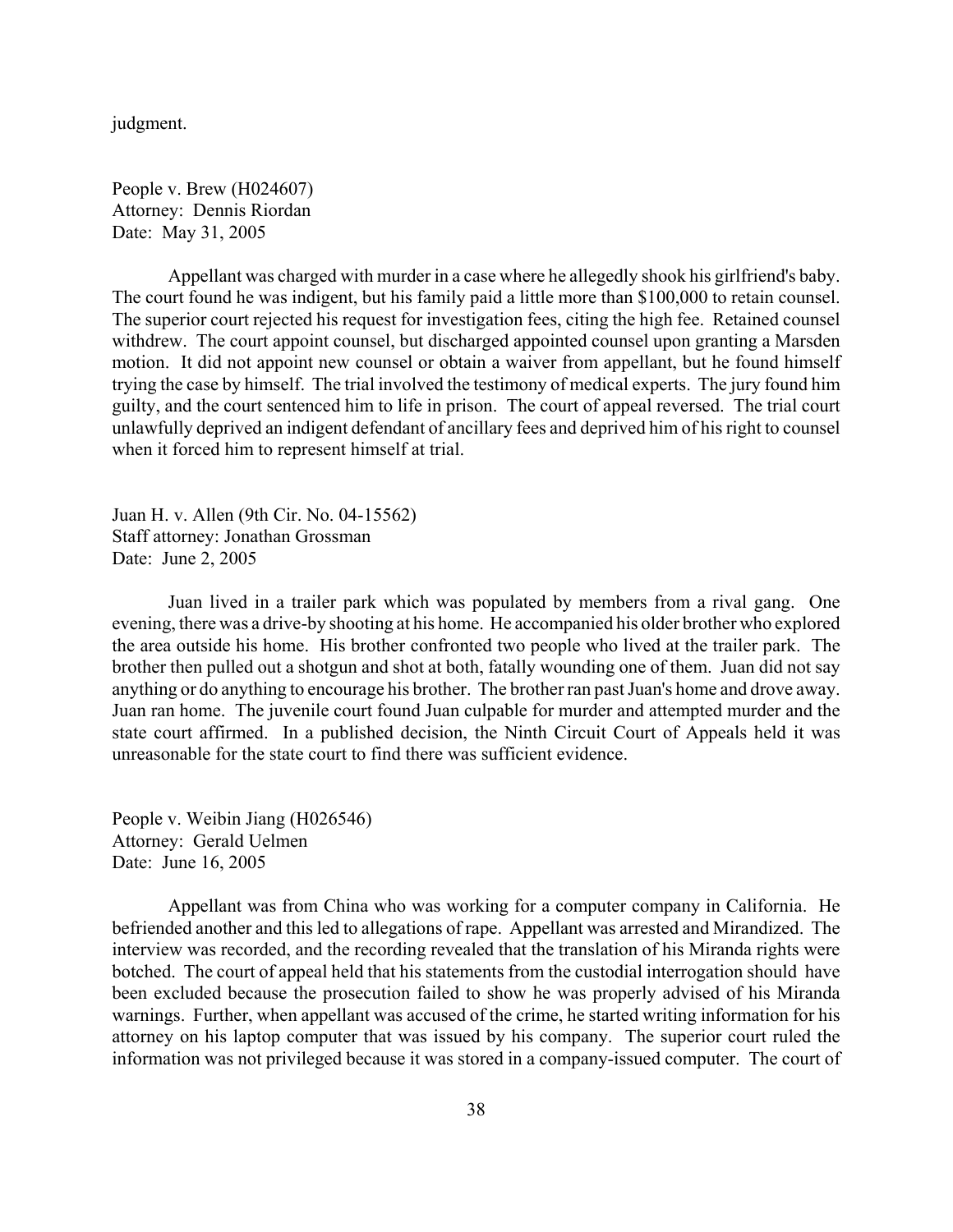appeal held they were confidential, and it suggested that on remand the district attorney's office might need to be recused since it possesses confidential attorney-client communications.

David Litmon v. Superior Court (H028725) Attorney: Francis Richard Cole Date: June 29, 2005

Litmon was the defendant in a proceeding to extend his SVP commitment. He moved to disqualify the trial judge pursuant to Code of Civil Procedure section 170.6. The judge rejected the motion on the ground that he presided over Litmon's previous SVP commitment and because he presided over a request for investigation funds for the pending SVP extension proceeding. The court of appeal issued a writ of mandate. The previous commitment was not the same proceeding, and a decision on investigation funds was not a decision on the merits of the case. Thus, the motion was still timely.

People v. Joseph Browning (H026716) Attorney: James F. Tritt Date: July 6, 2005

Appellant entered into an agreement to do some construction work. When he failed to complete the project, he was charged with grand theft and money laundering. The jury convicted him. The court of appeal reversed, holding there was insufficient evidence he had the intent to defraud when he received the money.

Timothy Parle v. Runnels (N.D. Cal. No. C01--03487 WHA) Panel attorney: Marin Buchanan Date: July 12, 2005

A jury convicted defendant in the murder of his wife. Evidence showed the two had been physically and emotionally abusive to each other. The court of appeal found that the trial court made numerous evidentiary errors but they were all harmless: (1) it should have excluded the testimony of defendant's psychiatrist because defendant invoked the psychotherapist privilege; (2) it should have permitted his expert witness testify as to the effects of a manic episode; (3) it should have admitted portions of the conditional examination of defendant's father who described defendant's mental condition on the night of the incident, (4) it should have admitted evidence of the victim's character for violence and threats against defendant, and (5) it should have excluded defendant's threats against the police five years after the incident. After the Supreme Court denied review, he filed a federal habeas petition. The district court initially granted relief on the ground that admission of the victim's diary was unreliable and violated his right of confrontation. The Ninth Circuit Court of Appeals reversed because the statements in the diary were not testimonial. On remand, the district court granted relief because the cumulative prejudice of the remaining errors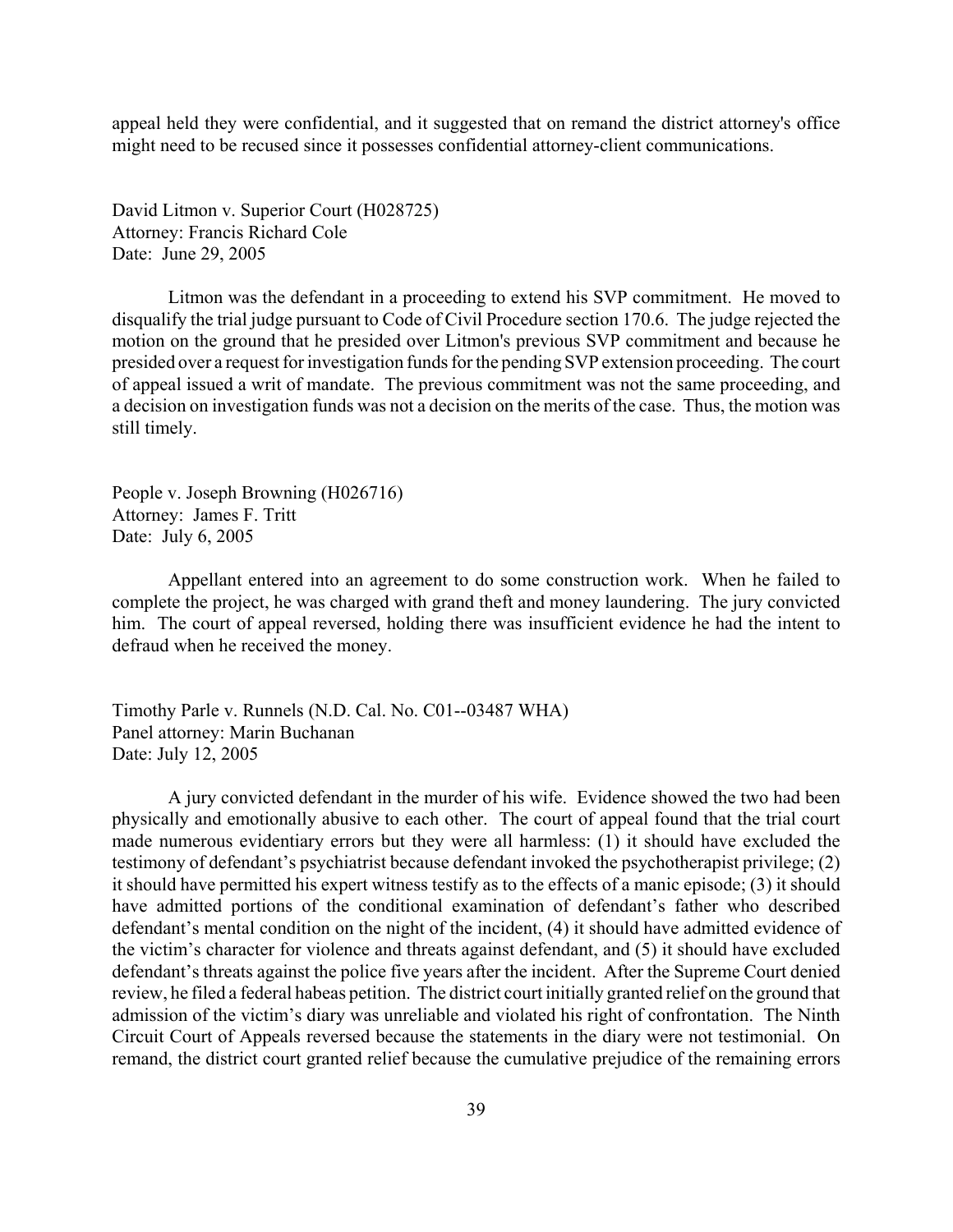deprived him of a fair trial. (Staff attorney Michael Kresser)

In re Terry Carron (H027210) Panel attorney: Keith Wattley Date: September 26, 2005

Carron was granted parole. After the governor asked the Board of Prison Terms to reconsider the decision, a different panel reversed. The superior court granted Carron's habeas corpus petition. The government appealed. The court of appeal found that some of the findings were supported by "some evidence," but others were not. The court did not uphold the parole board's decision but instead remanded the matter for a new hearing. (Staff attorney Michael Kresser)

Martin Acosta v. Lewis (9th Cir. No. 04-17017) Staff attorney: Lori Quick Date: October 18, 2005

Acosta was convicted in1997 of domestic violence, among other charges. The trial court read to the jury the 1997 version of CALJIC Nos. 2.50.02 and 2.50.1. In a decision that was later depublished, the court of appeal affirmed. A federal habeas corpus petition was filed. The Ninth Circuit reversed the denial of the habeas petition. It held that the old version of the pattern jury instructions permitted the jury to infer guilt without making the requisite findings beyond a reasonable doubt.

In re Jesse Duran (H028617) Panel attorney: Deanna Lamb Date: November 14, 2005

A jury convicted Duran of second degree murder in 1980. In 2003, the Parole Board denied parole. The superior court granted his petition for writ of habeas corpus, and the government appealed. The court of appeal held the superior court acted properly in finding there was not some evidence to support the Parole Board's decision, but the court could not preclude the Board on remand from reconsidering the facts of the prior conviction. (Staff attorney Michael Kresser)

Juan Valdez v. Castro (No. 04-15198) Staff attorney: William Robinson Date: November 23, 2005

Valdez was convicted of specific intent crimes, but the trial court failed to instruct on voluntary intoxication. The state court found error, but concluded it was harmless under *Watson*.